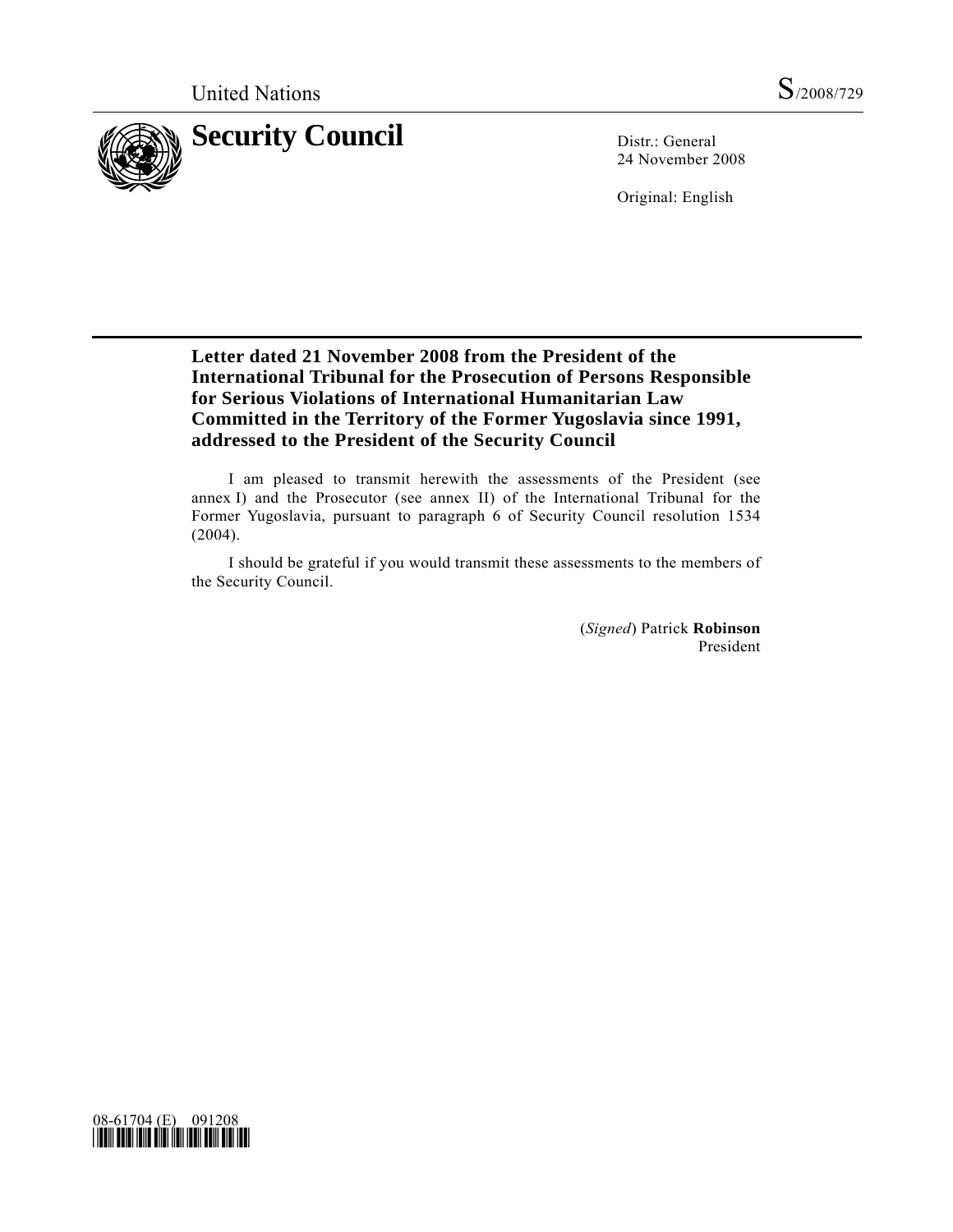## **Annex I**

[Original: English and French]

# **Assessment and report of Judge Patrick Robinson, President of the International Tribunal for the Former Yugoslavia, provided to the Security Council pursuant to paragraph 6 of Council resolution 1534 (2004)**

1. This report is submitted pursuant to Security Council resolution 1534 (2004) adopted on 26 March 2004 in which the Council, in paragraph six of the resolution, requested the International Criminal Tribunal for the Former Yugoslavia ("International Tribunal") "to provide to the Council, by 31 May 2004 and every six months thereafter, assessments by its President and Prosecutor, setting out in detail the progress made towards implementation of the Completion Strategy of the International Tribunal, explaining what measures have been taken to implement the Completion Strategy and what measures remain to be taken, including the transfer of cases involving intermediate and lower rank accused to competent national jurisdictions".<sup>1</sup>

## **I. Introduction**

<span id="page-1-0"></span>**\_\_\_\_\_\_\_\_\_\_\_\_\_\_\_\_\_\_** 

2. Out of the 161 Accused indicted by the International Tribunal, only five Accused remain in the pretrial stage awaiting the commencement of their trials. With two Accused, Župljanin and Karadžić, having been arrested during the reporting period, only two Accused, Mladić and Hadžić, are still at large. A total of 26 Accused are presently in the course of trial and another 10 have appeals pending. All other cases have been completed. It is presently estimated that all but five of the International Tribunal's pending trials will be completed by the end of 2009. The trials of the four most recently arrived Accused are estimated to finish during the course of 2010, and as reported previously, due to slippage in the *Prlić et al*. multi-accused case, it is currently estimated that this trial may also run into 2010. However, while all efforts are being made to complete all trials as quickly and efficiently as possible, it now appears overly optimistic to claim that all appeals can be concluded during 2011, and it is likely that a small number will spill over to 2012. This estimate is clearly also subject to a number of factors that can impinge on the expeditious completion of trials and appeals such as illness of the accused, as well as failure of witnesses to appear and other similar unforeseen circumstances.

3. The three Trial Chambers of the International Tribunal maintained full productivity throughout the reporting period, and for a period of time, eight trials were heard simultaneously, with two separate sittings in each of the International Tribunal's three courtrooms from early morning into the evening. Both the seventh and eighth trial took advantage of the inevitable gaps in the scheduling of the six other cases such as the usual breaks between the close of the Prosecution and opening of the defence case, as well as a number of factors that have caused

 $<sup>1</sup>$  The present report should be read in conjunction with the previous nine reports submitted</sup> pursuant to Security Council resolution 1534 (2004): S/2004/420 of 24 May 2004; S/2004/897 of 23 November 2004; S/2005/343 of 25 May 2005; S/2005/781 of 14 December 2005; S/2006/353 of 31 May 2006; S/2006/898 of 16 November 2006; S/2007/283 of 16 May 2007; S/2007/663 of 12 November 2007; and S/2008/326 of 14 May 2008.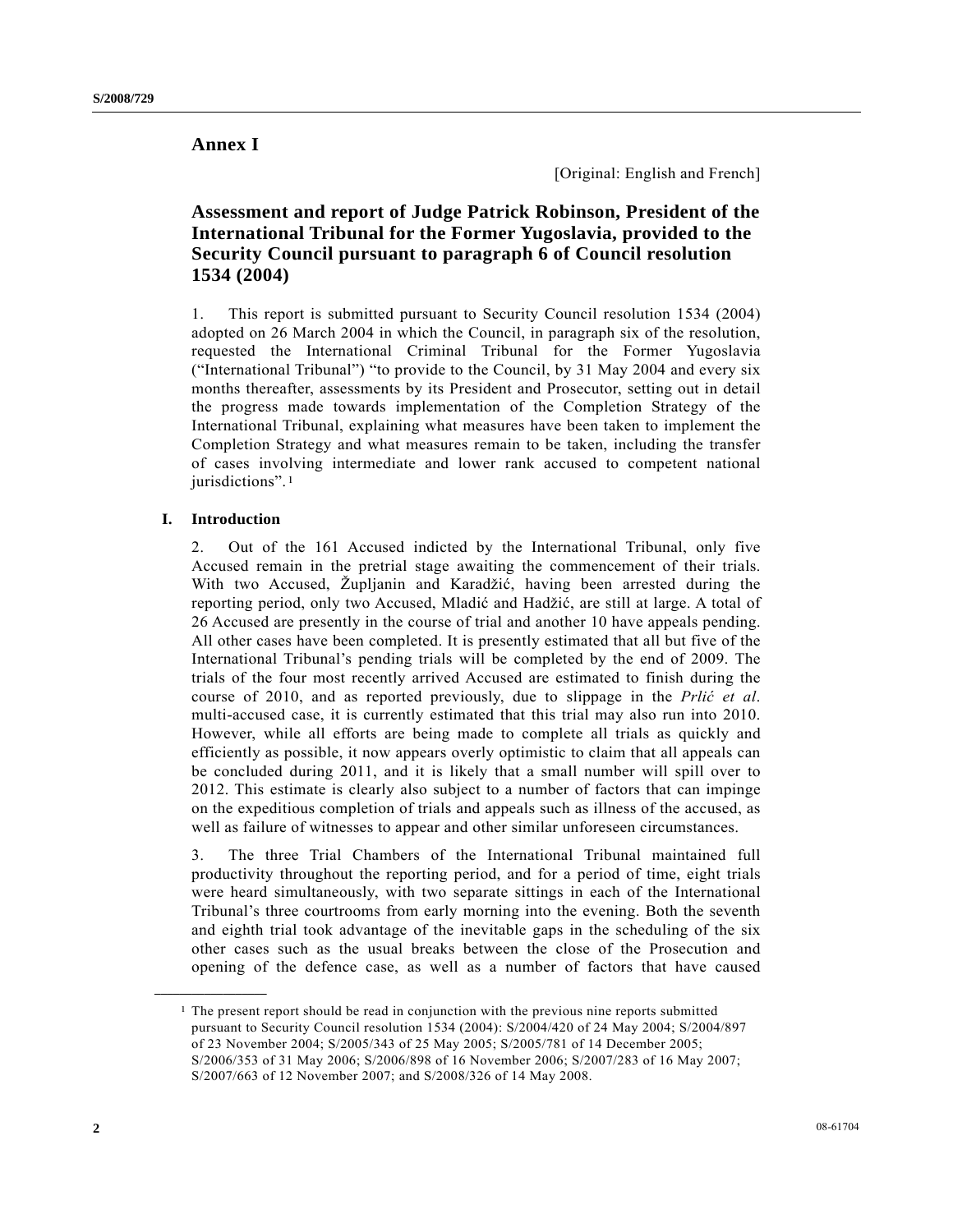unforeseen delays, including those identified above. To expedite the conduct of trials, one of the Trial Chambers hearing a multi-accused case held additional hearings during the three-week summer recess period so as to make use of the extended availability of the International Tribunal's courtrooms at that time.

4. The following seven cases are currently in the trial phase: *Prosecutor v. Prlić, Stojić, Praljak, Petković, Ćorić, and Pušić; Prosecutor v. Milutinović, Šainović, Ojdanić, Pavković, Lazarević, and Lukić; Prosecutor v. Popović, Beara, Nikolić, Borovčanin, Miletić, Gvero, and Pandurević; Prosecutor v. Perišić; Prosecutor v. Šešelj; Prosecutor v. Gotovina, Čermak, and Markač*; and *Prosecutor v. Lukić and Lukić*. One case, that of *Prosecutor v. Jovica Stanišić and Franko Simatović*, was adjourned due to the health condition of one of the Accused. It is not currently anticipated to start again before the new year.

5. The Chambers also dealt with a number of contempt cases during the reporting period. Many of these contempt cases arose out of the *Haradinaj et al*. case. Additionally, contempt cases were initiated against witnesses who refused to testify in the *Boškoski* and *Tarčulovski*, *Popović et al*. and *Šešelj* cases.

6. During this period, Trial Chamber Judges also managed seven cases in the pretrial stage, leading to the issuance of 107 written decisions and 20 oral decisions on such matters as the form of the indictment, challenges to jurisdiction, disclosure of evidence, protective measures for victims and witnesses, provisional release, adjudicated facts, and the admissibility of witness statements.

7. The Appeals Chamber also continued to work at maximum productivity in relation to appeals from both the International Tribunal and the International Tribunal for Rwanda. It rendered 21 interlocutory appeal decisions, two referral appeal decisions, one contempt appeal decision, one decision on review, and 13 other decisions since the last report.[2](#page-2-0) It further delivered Judgement in four appeals, leaving a total of only seven appeals currently pending.<sup>3</sup>

8. Currently, only five Accused in four cases await the commencement of their trial before the International Tribunal. These new cases result from the late arrests of Tolimir, Đorđević, Župljanin, and Karadžić. One of these Accused, Župljanin, has been joined to the case of Mićo Stanišić. Two of them, Tolimir and Đorđević, could have been tried with their co-Accused if arrested earlier. However, due to their late arrests, each of them will now have to be tried separately. Karadžić will also have to be tried separately. However, if fugitive Mladić is arrested now, his case may be joined with that of Karadžić. Any further delay in his arrest, however, will in all likelihood result in the need for separate trials.

9. As mentioned in the last four reports to the Council, the International Tribunal continues to seek additional avenues for the transfer of convicted persons from the United Nations Detention Unit to States for the enforcement of their sentences. Two new agreements were signed during the reporting period with Poland and Albania. This brings the number of States which have signed enforcement agreements to 17.

<span id="page-2-0"></span><sup>2</sup> See Enclosures VI, VIII.

<span id="page-2-1"></span><sup>3</sup> See Enclosure VII.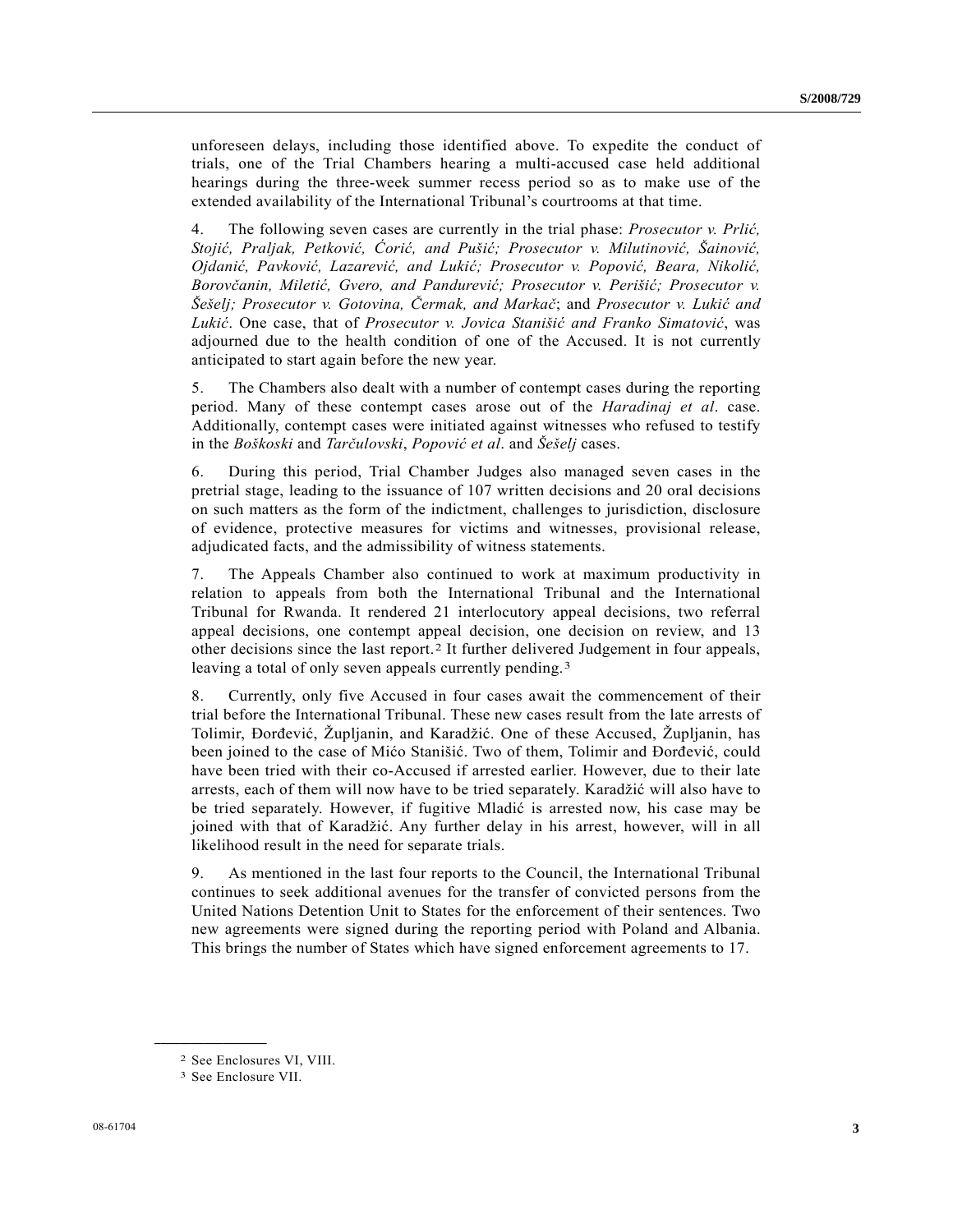## **II. Measures taken to implement the Completion Strategy**

#### **A. Trial and appeal proceedings**

10. The International Tribunal's commitment to meeting its Completion Strategy is demonstrated through the reporting to the Security Council of concrete measures adopted to enhance the efficiency of proceedings. Many of these measures were identified by the Working Groups on Speeding up Appeals and Trials. As President Pocar advised in his last report, both Working Groups were reconstituted in April 2008, not only to confirm the success of the measures adopted, but also to examine whether further improvements could be made to the efficient conduct of trials and appeals. Both Working Groups have now submitted their reports, and fresh recommendations are being implemented. The best illustration of the impact of these measures is provided below in the synopsis of cases before the International Tribunal. Additionally, those matters out of the control of the International Tribunal which have delayed the efficient conduct of proceedings are detailed in the cases in which such issues have arisen.

11. In the multi-accused case of *Milutinović et al*., the six Accused are charged with five counts of war crimes and crimes against humanity allegedly committed by Serbian forces in 15 municipalities of Kosovo in the period between 1 January to 20 June 1999. The Prosecution case closed within the prescribed time on 1 May 2007. The Trial Chamber restricted the time allowed for the presentation of the Defence case pursuant to Rule 73 *ter*, as it had previously done under Rule 73 *bis*  with respect to the presentation of the Prosecution case. The Defence case started in August 2007, and the Trial Chamber held sessions during the summer recess between 6 and 17 August 2007. The evidence presented by the Parties in the case ended on 16 May 2008. Thereafter, the Chamber invited evidence from Chamber witnesses. Efforts to obtain the testimony of one of these witnesses required intervention due to a failure of cooperation by the Government of Serbia. When this lack of cooperation was reported to the Security Council, Serbia acted to serve the subpoena to the Chamber witness, who eventually testified on 8 and 9 July 2008. This delayed closing arguments in the case by two weeks. Following closing arguments, which ended on 27 August 2008, the Chamber declared the evidence closed and adjourned to deliberate on the judgement in the case. The judgement is expected to be delivered shortly.

12. In the case against *Vojislav Šešelj*, the Accused is charged with fourteen counts of crimes against humanity and violations of the laws or customs of war allegedly committed in the territory of Croatia, in large parts of Bosnia and Herzegovina and in Vojvodina (Serbia), from August 1991 until September 1993. The first Prosecution witness was heard on 11 December 2007. Of the 100 witnesses scheduled by the Prosecution, the Trial Chamber has thus far heard 50 witnesses. The Prosecution has used approximately 91 hours of the 120 hours granted by the Trial Chamber. While the presentation of evidence was scheduled to last one year, a number of important and unforeseen delays have occurred since the commencement of trial, including a motion for disqualification of one of the Judges, and difficulties experienced by the Prosecution in getting witnesses to testify. In order to expedite the proceedings, the Trial Chamber has decided to make use of Rule 92 *ter* evidence for at least 13 witnesses, despite the constant refusal of the Accused to accept this process and to cross-examine any witness whose testimony was presented under Rule 92 *ter*. There was further delay occasioned by the filing of a motion to impose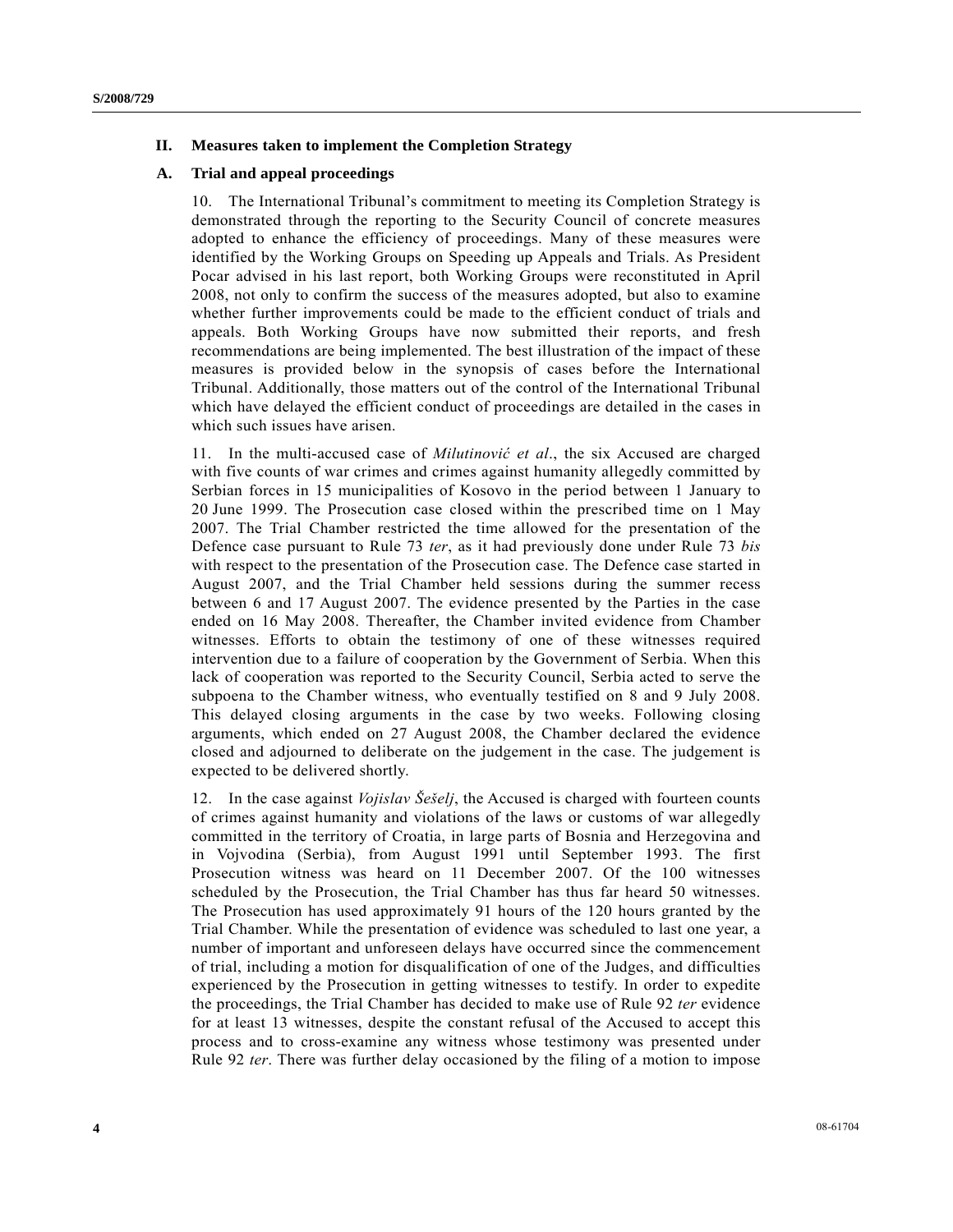counsel, as well as other confidential filings which resulted in the adjournment of the proceeding for more than one month. One contempt proceeding was also heard in relation to this case for a witness who refused to honour a subpoena to appear as a Chamber witness. There are additionally multiple pending requests for subpoenas, which the Prosecution submits are required due to alleged intimidation of witnesses. All of these factors have led to delays in the trial proceedings.

13. In the multi-accused case of *Prosecutor v. Prlić et al*., the six Accused are charged with 26 counts of war crimes and crimes against humanity, related to approximately 70 crime sites, allegedly committed by Bosnian Croats against Bosnian Muslims in Bosnia and Herzegovina between the period of 18 November 1991 to about April 1994. The trial opened on 26 April 2006. The Prosecution completed the presentation of its evidence after 21 months of trial on 24 January 2008, using 297 hours of court time for direct and re-examination of its witnesses. Oral arguments under Rule 98 *bis* were heard between 28 January and 6 February 2008, and the decision denying a Judgement for acquittal was issued on 20 February 2008. The six Defence teams presented their lists of witnesses and exhibits pursuant to Rule 65 *ter* (G) on 31 March 2008. The pre-Defence conference and the start of the Defence case commenced on 21 April and 5 May 2008, respectively. Based on the complexity of the case and the fact that the Defence teams representing each of the six Accused are to present their respective cases, it is anticipated at this stage that hearings will continue into 2010. It is likely that this estimate will represent the minimum length of time needed for the case. There have been delays occasioned in the presentation of the first Defence case due to the unavailability of witnesses, and more recently, due to the incomplete disclosure of materials by the Defence in accordance with the Rules.

14. The trial of *Prosecutor v. Gotovina, Čermak, and Markač*, who are charged with crimes against humanity and violations of the laws or customs of war allegedly committed in Croatia in 1995, started on 11 March 2007. More than half of the 112 Prosecution witnesses have been heard to date. The Prosecution has tendered witness statements made pursuant to Rule 92 *ter* for all of its *viva voce* witnesses, which has enabled it to stay well within the hours allotted by the Trial Chamber for the presentation of evidence. A by-product of extensive use of Rule 92 *ter* witnesses, however, has been an increase over earlier estimates of the time needed for crossexamination by the Defence teams. The primary procedural issue currently affecting the trial concerns the Prosecution's request for certain documentation which has not been provided by the Croatian government. The Prosecution has requested that the Trial Chamber order Croatia to produce this documentation, and a decision on this matter is pending. Trial proceedings are still estimated to take 18 months to complete.

15. The trial in the case of *Prosecutor v. Rasim Delić* commenced on 9 July 2007 and was expected to last for a year. The Trial Chamber sat 114 trial days and heard evidence from 64 Prosecution witnesses and 13 Defence witnesses. Closing arguments were presented from 9 to 11 June 2008, 11 months after the trial began. The Trial Judgement was rendered on 15 September 2008.

16. The trial of *Prosecutor v. Momčilo Perišić* began on 2 October 2008. The Accused is charged with 13 counts in relation to crimes alleged to have been committed in Sarajevo, Zagreb, and Srebrenica (eight counts of crimes against humanity and five counts of violations of the laws or customs of war). The trial is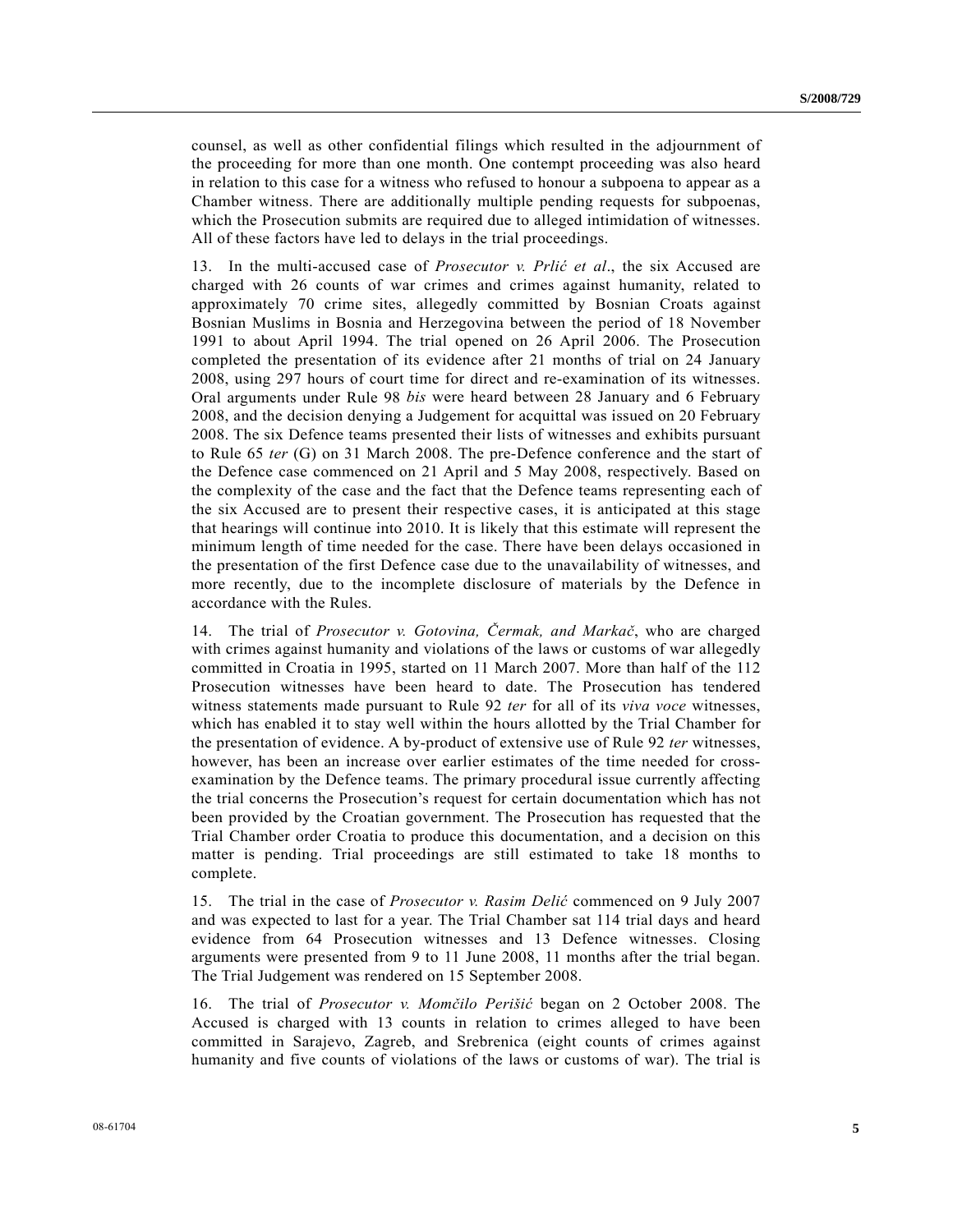estimated to take 24 months to complete. As with the *Gotovina et al*. trial, the Prosecution will be making extensive use of Rule 92 *ter* evidence in its case-in-chief in order to reduce the length of trial. Additionally, the Prosecution brought several motions under Rule 94 for judicial notice of adjudicated facts to trim the presentation of its case. Most of these were granted in whole or in part. Five decisions taken prior to the trial on the judicial notice of adjudicated facts eliminated the need for many witnesses to appear in person to testify on crime sites in Sarajevo, Srebrenica, and Zagreb. In total, the Trial Chamber reduced the Prosecution's proposed number of trial hours for presentation of its case-in-chief by 60 per cent from 907 hours when the case was assigned to the Trial Chamber on 20 March 2008 to 355 hours by the time the trial started on 2 October 2008.

17. In the case of *Prosecutor v. Jovica Stanišić and Franko Simatović*, the two Accused are charged with four counts of crimes against humanity and one count of war crimes. The commencement and progress of this trial has been significantly delayed due to the poor physical and mental health of the Accused Jovica Stanišić. A decision confirming Stanišić's fitness to stand trial was issued on 10 March 2008. The decision also provided for a reduced sitting schedule to accommodate the Accused's ongoing health problems. Originally intended to start in March, the trial was delayed from early March 2008 to the end of April 2008. Hearings to examine medical experts and to hear arguments on the future management of the trial were held in early April 2008, and a decision was issued on the future course of the proceedings, establishing a videoconference link with the Detention Unit for use by this Accused. On 28 April, the pretrial conference was held and the trial commenced, with opening statements being heard in the absence of the Accused. The Accused did not utilize the videoconference link. One witness was heard in the absence of the Accused before the proceedings were again adjourned due to his physical illness and subsequent hospitalization. In May 2008, the Appeals Chamber issued a ruling overturning the Trial Chamber's decision to establish the videoconference link and granted the defence request for adjournment of the proceedings for a minimum period of three months. It also required the Trial Chamber to reassess the Accused's state of health before considering when the trial should re-commence. On 26 May 2008, the Trial Chamber granted provisional release to Belgrade for both Accused and implemented a complex procedure for monitoring the health of Jovica Stanišić, involving both his treating physicians in Belgrade and independent experts appointed by the Tribunal. The minimum threemonth period of adjournment has now expired, and the Chamber is in the process of reviewing the various medical reports prior to making any further decision as to the future course of these proceedings.

18. Throughout May 2008, Trial Chamber III sought to identify another case that could commence on short notice. After consultations between the President of the Tribunal and myself, as the presiding Judge of the Trial Chamber, a decision was made to commence the trial of Milan Lukić and Sredoje Lukić, a case already assigned to the Chamber and which was nearing readiness for trial. The *Lukić and Lukić* case commenced on 9 July 2008, and witnesses were heard before the summer judicial recess. The Prosecution case closed on 11 November, after calling 40 witnesses. A decision pursuant to Rule 98 *bis* was issued on 13 November, and the first Defence case is scheduled to commence shortly.

19. The Indictment in the *Popović et al*. case, which has seven Accused, contains eight counts, including charges of genocide and crimes against humanity allegedly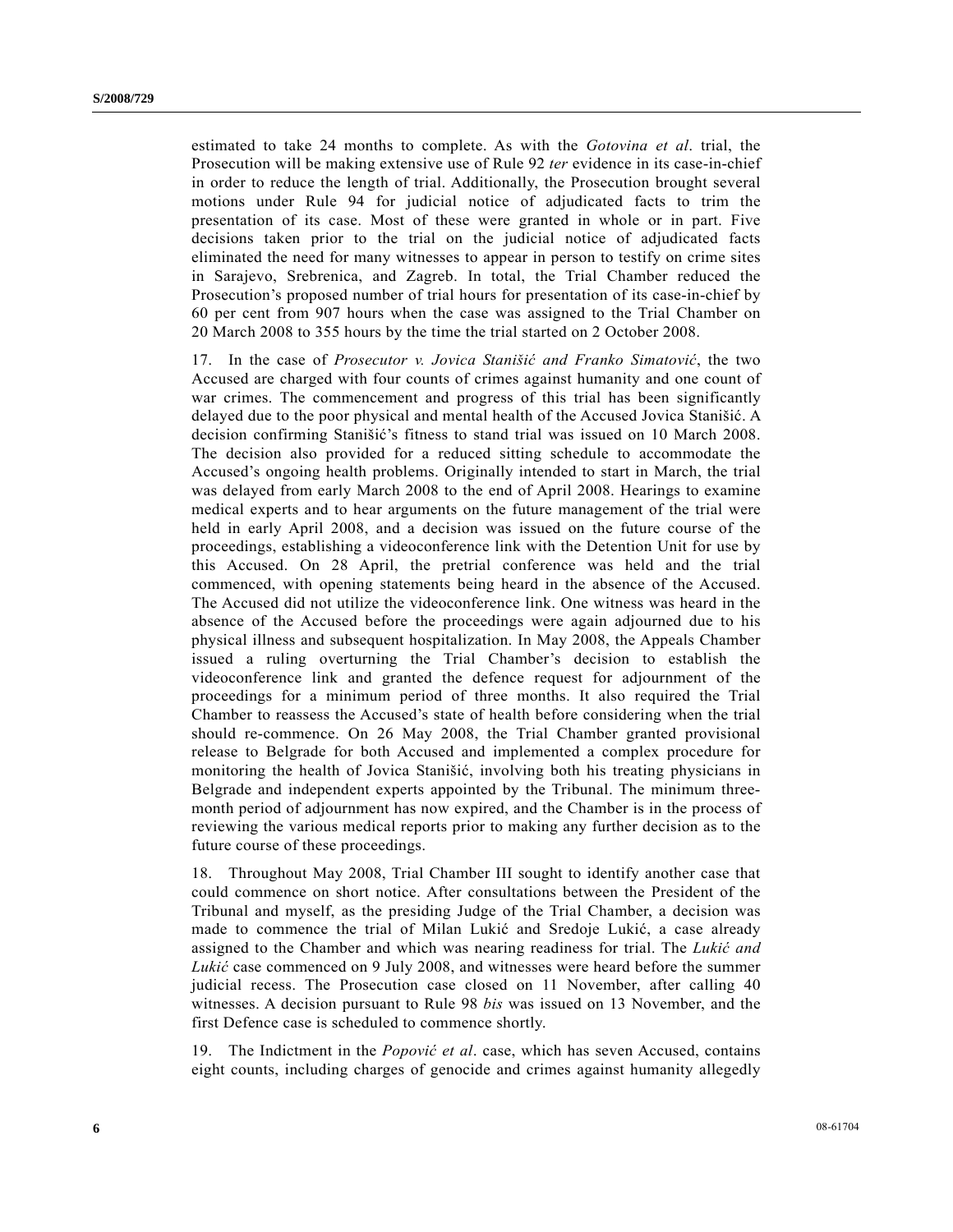committed at 20 different crime sites. The original estimate for the length of the trial was 29 months, and the Trial Chamber has continued to issue orders that have expedited the proceedings. On 29 November 2007, the Trial Chamber issued an order scheduling the close of the Prosecution case-in-chief for 1 February 2008, the start of the hearing of the Rule 98 *bis* submissions for 14 February 2008, the Pre-Defence Conference for 22 May 2008, and the commencement of the Defence Case for 2 June 2008. The Prosecution case was completed on 7 February 2008, and the Defence Case commenced as planned on 2 June 2008. At the Pre-Defence Conference, the Trial Chamber raised with the Defence Teams the possibility of reducing the length of their cases, and subsequently some witnesses were dropped, while the testimony of others was shortened by the use of Rule 92 *ter*.

20. Stojan Župljanin was arrested on 11 June 2008, and on 21 June 2008, he was transferred to the seat of the Tribunal. At his further appearance on 21 July 2008 he entered a plea of not guilty on all charges in the Indictment.

21. Before the arrest of Stojan Župljanin, the case against *Mićo Stanišić* was at an advanced stage of pretrial preparation, the Prosecution and Defence Pre-trial Briefs having been filed in early 2007. Following the arrest of Stojan Župljanin, the Prosecution moved for a joinder of the case against *Mićo Stanišić* with that of *Stojan Župljanin*. On 23 September 2008, the Chamber granted leave to the Prosecution to join the two cases and further granted in part a Prosecution motion to amend the Indictment. As a result, on 29 September 2008, the Prosecution filed a new consolidated Indictment against the two Accused. The joinder can be expected to have an impact on the anticipated start-date of the joint trial and will facilitate the efficient use of court time.

22. Turning to the *Tolimir* case, Zdravko Tolimir was transferred to the seat of the Tribunal on 1 June 2007. In August 2007, he elected to conduct his own defence. Since the beginning of 2008, two legal advisers and a case manager have been assigned to his Defence team. On 14 December 2007, the Trial Chamber issued a decision on his preliminary motions. From the beginning of the case, Tolimir had refused to accept documents on the ground that they were not written in "Serbian and the Cyrillic script". On 28 March 2008, the Appeals Chamber dismissed the Accused's appeal against the Pre-Trial Judge's oral decision that denied his request for the service of documents in Serbian and the Cyrillic script. During a status conference held on 30 June 2008, the Pre-Trial Judge informed the Accused that his behaviour amounted to "substantial and persistent obstruction" and was impeding the expeditious advancement of the case, warning him that, unless he was prepared to accept all material which had been and would be provided to him in the Bosnian/Croatian/Serbian language, whether in the Latin or the Cyrillic script, the Trial Chamber would issue an order for the appointment of counsel. Following this, the Accused, through his legal advisers, started accepting all documents served in this case by the Registry and the Prosecution. On 15 October 2008, the Prosecution filed its Rule 65 *ter* witness list, witness summaries, and exhibit list.

23. In the *Ðorđević* case, the Accused made his initial appearance on 19 June 2007. This case is trial ready and awaiting assignment to a Trial Chamber.

24. In addition to the cases outlined in the above paragraphs, Trial Chambers also heard a number of contempt cases. The contempt case against Dragan Jokić is drawing to a close. The contempt proceedings were initiated following Jokić's refusal to testify in the case of *Prosecutor v. Popović et al*. The Trial Chamber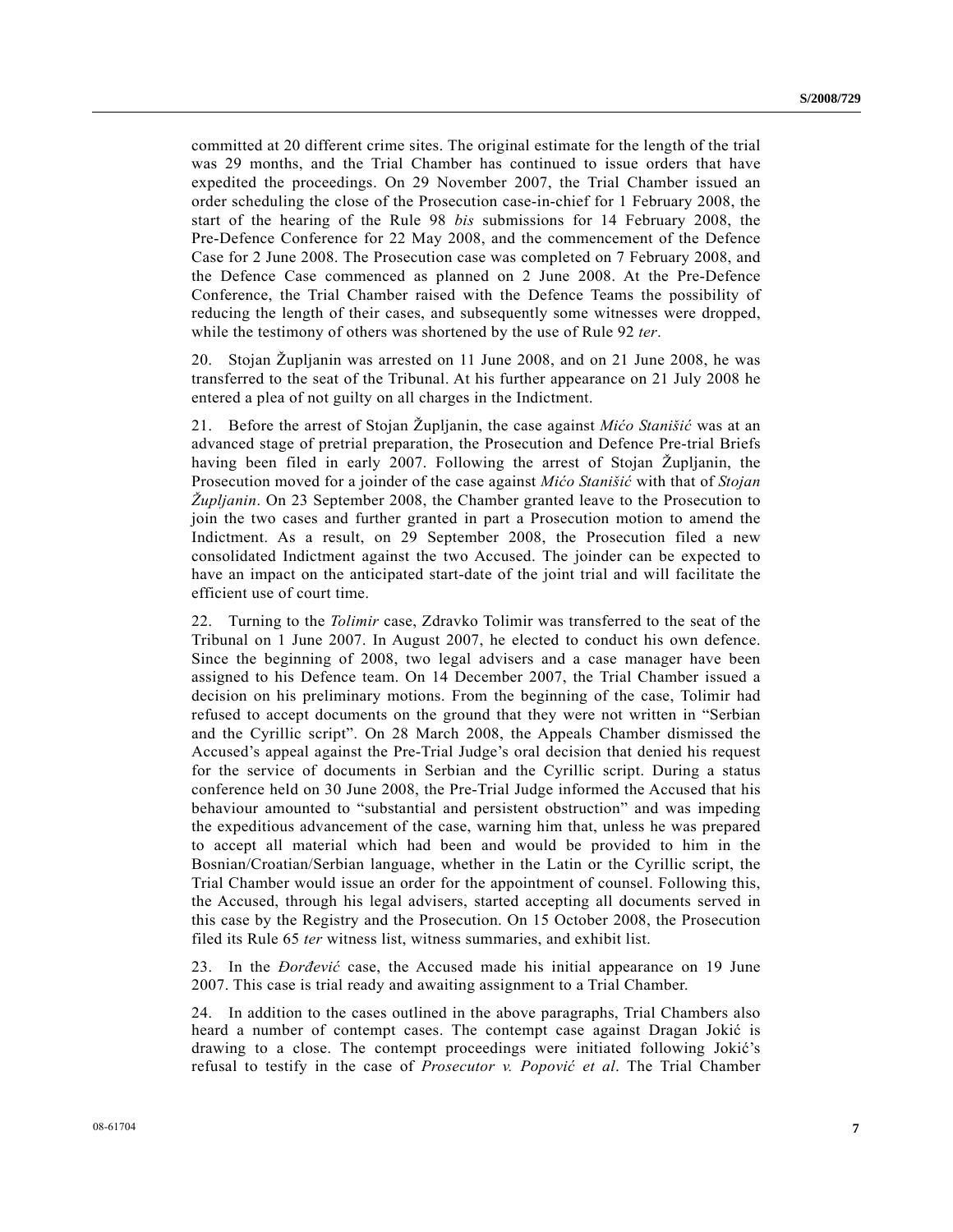<span id="page-7-0"></span>decided to prosecute the matter itself and issued an Order in Lieu of Indictment on Contempt on 1 November 2007. To date, two hearings have been held, in which Jokić has led evidence from two witnesses and tendered several exhibits. Trial Chamber I is also currently considering five contempt cases in various stages of pre-Indictment investigation or post-Indictment, pretrial processing, three of which arise from the *Haradinaj et al*. case. Of the three *Haradinaj et al*. related contempt proceedings, two trials have already been held. One of the two trials, *Prosecutor v. Baton Haxhiu* (IT-04-84-R77.5), took place on 24 June 2008. On 24 July 2008, Haxhiu was found guilty of contempt of the Tribunal and sentenced to a fine of 7,000 Euros. The other trial, *Prosecutor v. Astrit Haraqija and Bajrush Morina* (IT-04-84-R77.4), was held from 8 to 11 September 2008. The Trial Judgement is expected to be delivered in December 2008. The third *Haradinaj et al*. related contempt case, *Prosecutor v. Shefqet Kabashi*, is still pending his arrest and transfer to The Hague. Finally, contempt proceedings were also initiated and completed against Ljubiša Petković for failure to comply with a Chamber order in the *Šešelj* case.

25. With regard to the Appeals Chamber, three appeals Judgements were issued during the reporting period in the *Orić* (3 July), *Strugar* (17 July) and *Martić* (8 October) cases, in addition to one contempt Judgement (*Haxhiu*, 4 September) and one review decision (*Blagojević*, 15 July). There are currently six appeals from Judgement and one request for review pending before the Appeals Chamber. A decision on the request for review in the *Naletilić* case is expected before the judicial recess. Of the six pending appeals, hearings have already been held in the *Krajišnik* case, with regular appeal hearings held on 21 August and further evidentiary hearings on 3, 5 and 11 November, including the appearance of Radovan Karadžić as a witness. Furthermore, it is currently anticipated that the hearings in the *Mrkšić et al*. case will take place in mid-January 2009. The *Haradinaj et al*. case will likely be heard in the first quarter of 2009, and the *D. Milošević* case is also expected to be heard shortly thereafter. Briefing is still under way in the *Boškoski & Tarčulovski* case as well as the *Delić* case. Completion of briefing in the former will be delayed slightly until mid-January 2009 pursuant to a request from the Appellant following the appointment of new lead counsel on appeal. Further, motions to introduce additional evidence pursuant to Rule 115 were brought in both the *Krajišnik* and *Mrkšić et al*. appeals, which has resulted in some delays and may result in further delays, depending on whether the motions are granted.

26. A further development impacting on the completion strategy was the arrest on 18 July 2008 of the fugitive Radovan Karadžić. Following his transfer to the Tribunal on 30 July 2008, the Accused entered an initial appearance on 31 July 2008 and a further initial appearance on 29 August 2008. The case is in the pretrial stage. The Accused has thus far insisted on serving as his own counsel.

27. In the first Completion Strategy Report submitted to the Security Council in May 2004, the Security Council was advised that a total of eight Accused were being tried in six cases and that in the nine years following its establishment, the International Tribunal had completed or was holding first instance proceedings involving 59 Accused in 38 proceedings.<sup>[4](#page-7-0)</sup> There were a total of 33 Accused awaiting trial in 17 cases,<sup>[5](#page-7-0)</sup> appeals had been completed in 20 cases involving 28 Accused,<sup>[6](#page-7-0)</sup>

<sup>4</sup> S/2004/420, para. 2.

<sup>5</sup> S/2004/420, Annex 3.

<sup>6</sup> S/2004/420, Annex 4.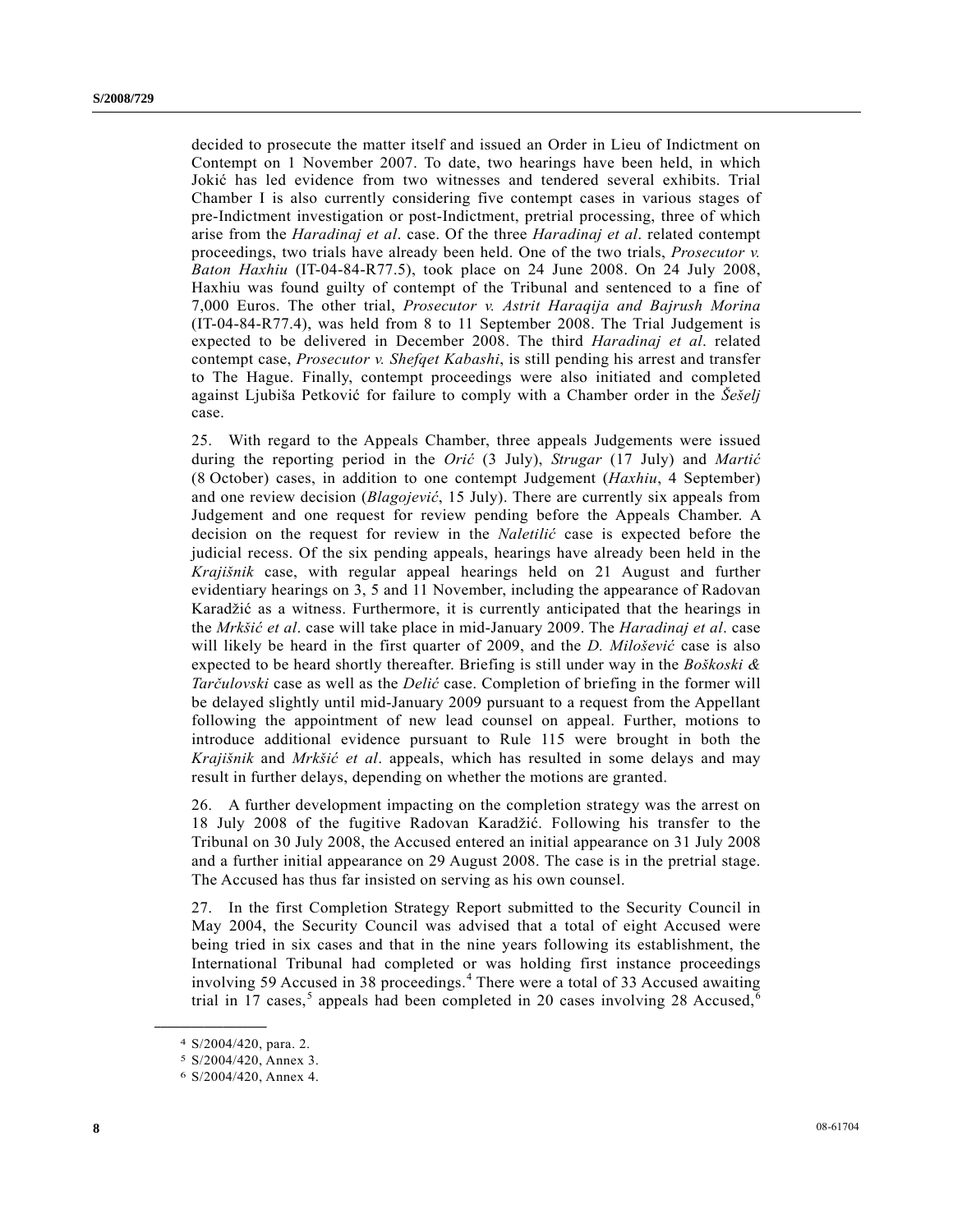<span id="page-8-0"></span>and 20 fugitives were at large. Today, only four years later, only five Accused are in the pretrial stage,<sup>[7](#page-8-0)</sup> 26 Accused are currently on trial,<sup>[8](#page-8-0)</sup> trial proceedings against 67 Accused have been completed and appeals have been completed in 34 cases involving 54 Accused. It is only the two indictees that still need to be brought to face justice, and their apprehension relies upon the cooperation of the international community.<sup>[9](#page-8-0)</sup> The achievements of the International Tribunal far surpass that of any other international or hybrid court and demonstrate the commitment of the International Tribunal to the expeditious completion of its mandate.

### **B.** *Ad litem* **Judges**

28. The *ad litem* Judges have continued to make an outstanding contribution to expediting to the International Tribunal's work. Currently, the International Tribunal has fourteen *ad litem* Judges, and I am grateful to the members of the Security Council for resolution 1800 of February 2008, which authorized the assignment of up to four additional *ad litems*. Upon issuance of the Trial Judgement in the *Milutinović et al*. case, expected early next year, the number of *ad litem* Judges will be eleven, one less than permitted under the Statute of the International Tribunal. All *ad litems* are fully engaged in the work of the International Tribunal. Of these fourteen, one *ad litem* judge is serving as full *ad litem* Judge on two cases.

29. *Ad litem* Judges who have not been assigned to an additional trial are fully engaged in the preparation of new cases for trial. Accordingly, all fourteen *ad litem* Judges have been willing to take on an onerous workload to ensure the expeditious completion of the International Tribunal's mandate and to secure the continued support of the Council and of Member States.

#### **C. Judges and staff retention**

30. As the International Tribunal nears the end of its mandate, it continues to consider and pursue the adoption of measures to ensure the retention of its most qualified staff, who are leaving the International Tribunal in increasing numbers for more secure employment with other international courts and institutions. As previously reported, the departure of experienced staff members hinders the International Tribunal's ability to expeditiously complete the mandate entrusted to it by the Security Council. Yet existing staff retention incentives have proved insufficient. Thus, support from the Security Council and Member States in developing additional incentives is of vital importance.

31. The International Tribunal also continues to seek a positive resolution to the long-outstanding issue of the legal entitlement of its Judges to receive pensions in full parity with those received by the Judges of the International Court of Justice. Although the independent consultant's study commissioned by the Secretary-General recommended that the Judges receive equivalent pensions, this issue remains unresolved. The International Tribunal must once again emphasize that a resolution of this issue is key to the retention of its highly skilled and experienced Judges and is critical to guaranteeing the timely completion of the International Tribunal's mandate.

<sup>7</sup> See Enclosure IV.

<sup>8</sup> See Enclosure II.

<sup>9</sup> See Enclosure III.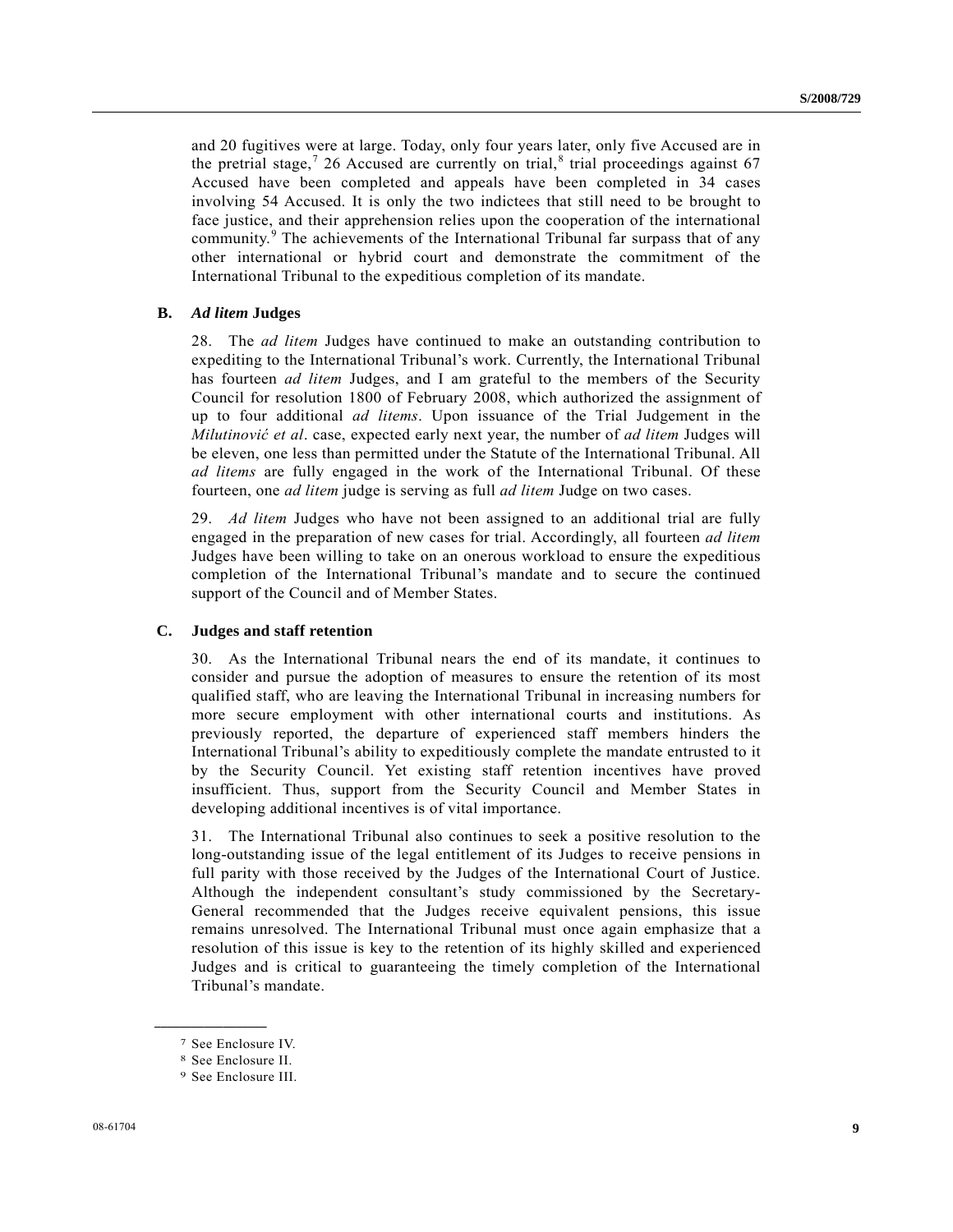## <span id="page-9-0"></span> **D. Referral of cases involving intermediate and lower-ranking accused to competent national jurisdictions**

32. The impact of referrals on the overall workload of the International Tribunal has been substantial. Ten Accused have been transferred to the War Crimes Section of the State Court of Bosnia and Herzegovina, two Accused have been transferred to the authorities of Croatia, and one Accused has been transferred to Serbia for trial before the domestic courts of these countries.[1](#page-9-0)0 However, none of the cases currently pending on the Tribunal's docket are cases involving lower level or intermediate accused as stipulated in Security Council resolutions 1503 and 1534, and as a result, none of the Tribunal's remaining cases can be considered for referral to domestic courts.

33. The Prosecution continues to monitor the trials referred to the region through the Organization of Security and Cooperation in Europe (OSCE). Under Rule 11 *bis*, the Prosecution has the authority to request the Referral Bench to revoke its referral order should it determine that such a case is not being conducted in full adherence with human rights norms and due process standards. The War Crimes Section of the State Court of Bosnia and Herzegovina has completed two cases referred by the International Tribunal, one is at the appeal stage, and three trials are ongoing. On 28 March 2007, proceedings against the first Accused referred, Stanković, came to a close with the Appellate Panel of the Court of Bosnia and Herzegovina sentencing him to 20 years' imprisonment. On 25 May 2007, Stanković escaped from prison and is currently at large. The International Tribunal remains gravely concerned about the lack of progress on behalf of the relevant authorities in apprehending Stanković and prosecuting those allegedly responsible for assisting his escape. On 16 February 2007, the trial of Janković concluded with the Court finding him guilty of crimes against humanity and sentencing him to 34 years' imprisonment. On 23 October 2007, the Court of Bosnia and Herzegovina Appellate Panel upheld the Trial Panel's sentence. The first-instance Judgement in the case of *Rašević* and *Todović* was pronounced on 29 February 2008, finding the Accused guilty of crimes against humanity and sentencing them to 8.5 years' and 12.5 years' imprisonment, respectively. Appeal proceedings are currently pending. On 30 May 2008, the Court of Bosnia and Herzegovina pronounced the first-instance Judgement against *Mejakić*, *Gruban*, and *Knežević*, sentencing the Accused to 21 years', 11 years', and 31 years' imprisonment, respectively, for crimes against humanity. The trial in the *Trbić* case started on 8 November 2007 before the Court of Bosnia and Herzegovina and is ongoing. The trial in the single case referred by the International Tribunal to Croatia, that of *Ademi and Norac*, concluded on 30 May 2008 with the Zagreb County Court acquitting Ademi of all charges and sentencing Norac to 7 years' imprisonment for war crimes. Appeal proceedings are pending. In the *Kovačević* case, the only one referred to Serbia, the Belgrade District Court found on 5 December 2007 that the state of mental health of the Accused temporarily prevented criminal prosecution. The International Tribunal is satisfied that these proceedings are being conducted in full compliance with international norms of due process as recognized by the reports of the OSCE and other human rights organizations.

10 See Enclosure V.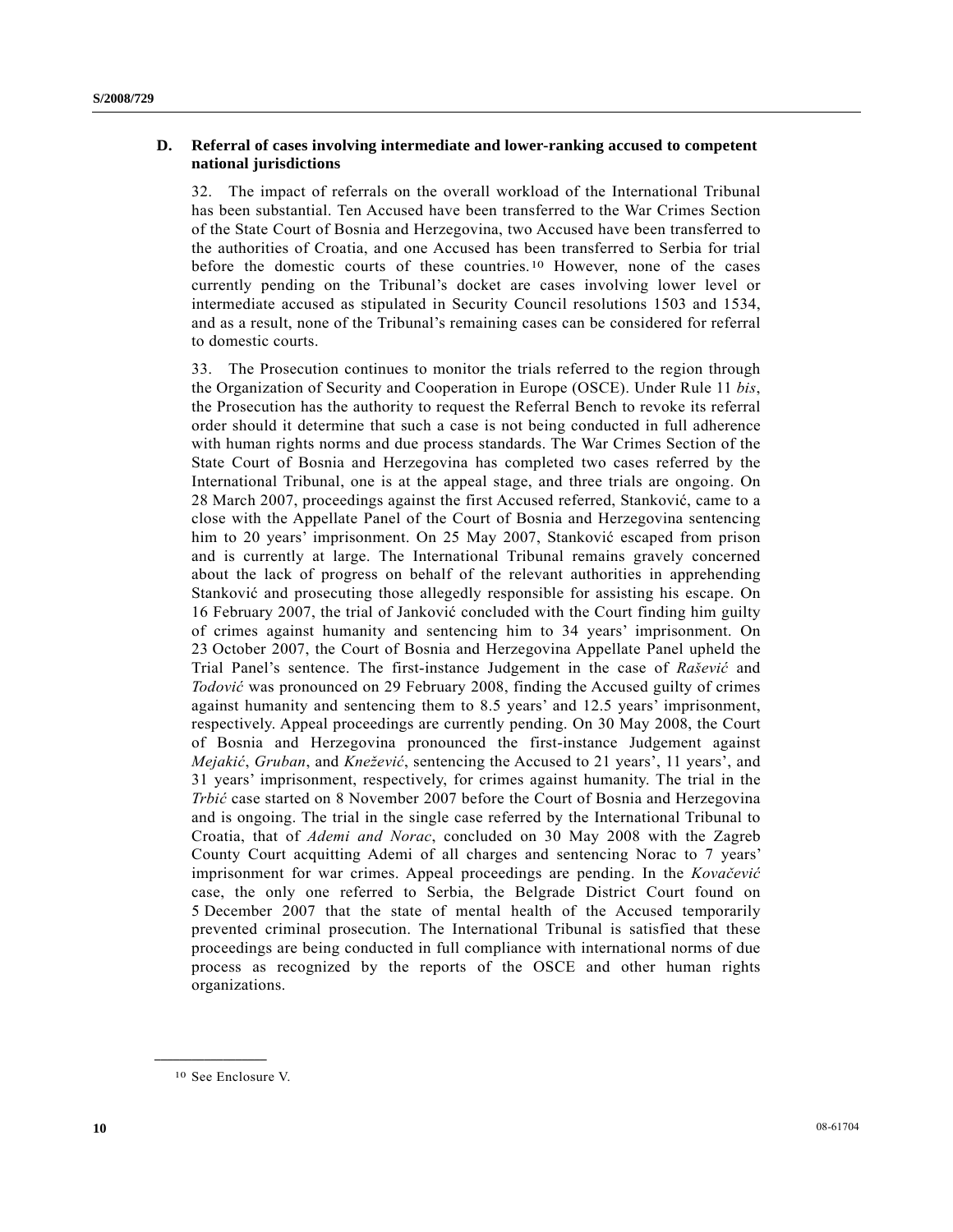## **E. Outreach and capacity-building**

34. The International Tribunal continues to conduct a wide range of outreach activities with the aim of bringing its work closer to communities of the former Yugoslavia. The efforts of its Outreach Programme and other offices are focused on several key areas, including the facilitation of trial coverage by the local media, direct community outreach by its officers on the ground, and capacity-building efforts with national judicial institutions dealing with war crimes.

35. The media from the region continues to receive crucial assistance in securing access to trials through the Tribunal's website and direct contact with Outreach and Media offices in The Hague and the region. During the reporting period, such efforts played a crucial role in increasing media coverage on the arrests and trials of highprofile accused and helped the International Tribunal reach audiences across the former Yugoslavia. In the busiest month, September, the Tribunal's website recorded over ten million page hits. Webcasts of the trials continued to attract considerable audiences.

36. Outreach officers on the ground in Bosnia and Herzegovina, Croatia, and Serbia continue to participate in a variety of public events, communicating directly with the most affected communities, legal professionals, public officials, and civil society leaders. Often countering myths and misperceptions about the International Tribunal and its proceedings, the Outreach Programme's staff members in the former Yugoslavia engage the public on a regular basis, by speaking at public events and to local media, giving lectures and presentations and disseminating documents and information materials. During the reporting period, Outreach staff in Serbia began a programme of public debates and media appearances alongside Serbian government officials.

37. In addition, the regional Outreach offices remain the main focal points for the International Tribunal's capacity-building efforts in the region. In cooperation with outside agencies and organizations, our offices have actively supported various training programmes, including visits to the Tribunal and seminars conducted on the ground. While many such activities are aimed at lawyers, the transfer of expertise can also benefit other professionals involved in war crimes proceedings. During the reporting period, staff of the International Tribunal have, for instance, provided training to the Belgrade District Court's security guards and witness support staff.

38. The International Tribunal continues to promote leadership and support for the rule of law among key youth audiences in the former Yugoslavia through educational programmes and exchanges organized by the Outreach Programme. A groundbreaking initiative in this respect is an internship programme developed jointly with a civil society organization based in Serbia. The second group of Serbian students selected and sponsored through this project has started interning at the International Tribunal. Immediately afterwards, they will proceed to do internships in national judicial institutions and non-governmental organizations, thereby benefiting the local structures that are essential for a lasting peace and rule of law in the region.

#### **F. Cooperation of States with the International Tribunal**

39. I am pleased to note a clear demonstration of support from the international community in the arrest and transfer of two of the high-level remaining fugitives: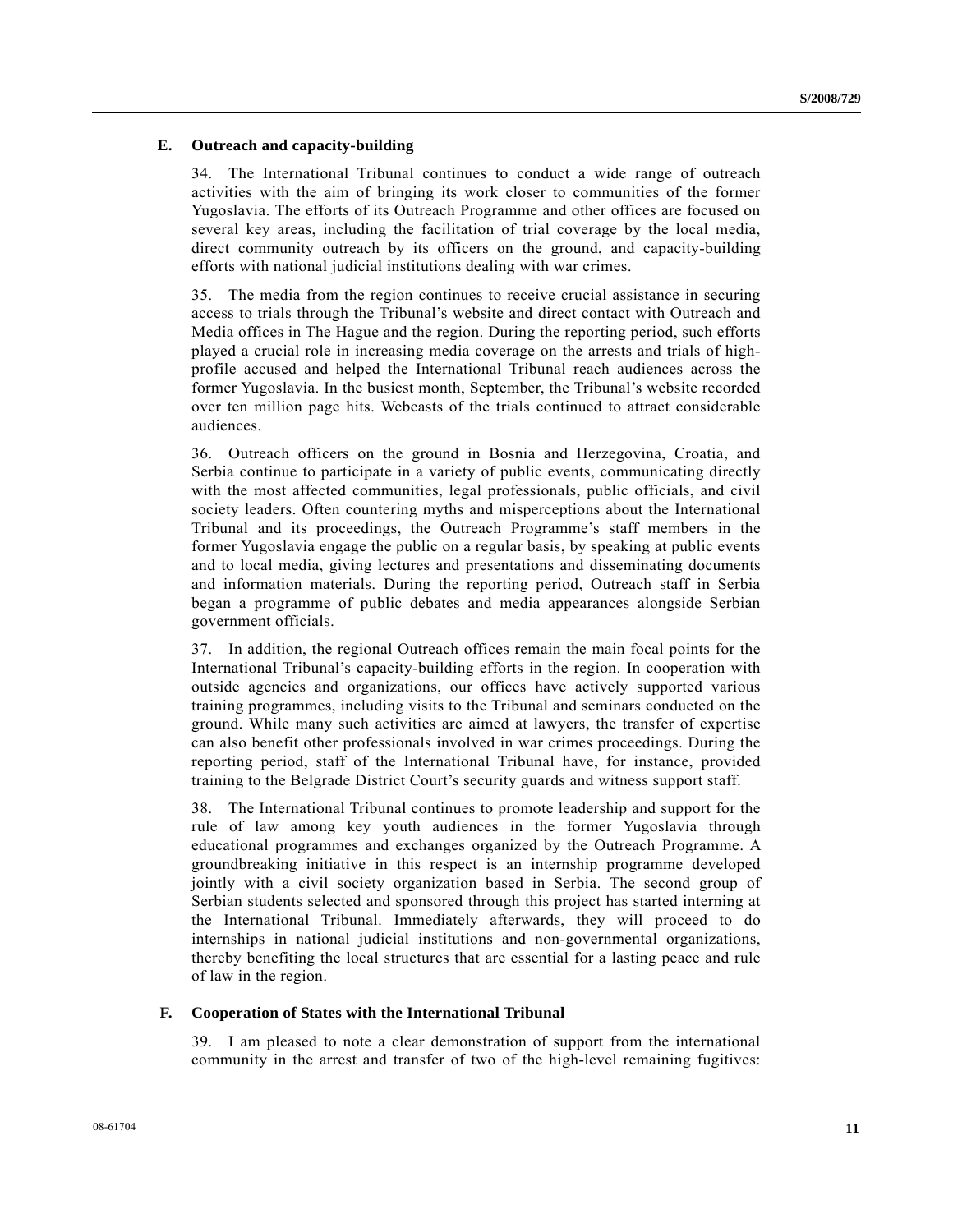Karadžić and Župljanin. I hope that the arrests and transfer of the remaining fugitives, Mladić and Hadžić, will shortly follow. As past Presidents have made clear on many occasions, the International Tribunal must not close its doors until these fugitives are arrested and tried. I once again ask all States to cooperate in full adherence with their obligation to do so under Article 29 of the Statute of the International Tribunal, and I urge the Security Council to make clear that the trial of these fugitives by the international community does not hinge upon the International Tribunal's proposed Completion Strategy dates.

## **III. Legacy of the International Tribunal and residual mechanisms**

40. As previously reported by past Presidents, for almost three years now, the International Tribunal has been focusing its attention on the important question of devising the mechanisms that will be left in place to address residual issues after the completion of the cases on its docket. Following the final report submitted by the International Tribunal jointly with the Tribunal for Rwanda to the Office of Legal Affairs in September 2007, representatives of the Tribunal have met several times with members of the Security Council Working Group on the ad hoc Tribunals and provided important additional clarifications on some of the issues raised in the September Report. With a view to enhancing their understanding of the multiple and complex questions linked to the establishment of a residual mechanism, President Pocar also took the initiative of inviting members of the Security Council Working Group for a visit of the International Tribunal on 1 and 2 October 2008. This visit provided the Tribunal with a unique opportunity to present its work and achievements and for members of the Working Group to directly seek the views of the judges and senior staff of the International Tribunal on the nature and functions of the future residual mechanism. This visit proved extremely beneficial, as it enabled members of the Working Group to obtain unique insights into the daily work of the International Tribunal and the legal, procedural and logistical challenges of complex international criminal proceedings. On 30 September 2008, we also received the final report of the Advisory Committee on Archives, which had been established jointly by the Registrars of the International Tribunal and of the International Criminal Tribunal for Rwanda in October 2007. The report addresses a number of key issues such as the location, public access, security, and preservation of the International Tribunal's records and has been communicated to the Working Group with a view to providing it with an informed understanding of the archive issues.

41. Aside from the institutional and legal questions arising from the devising of a residual mechanism, the broader question of the legacy of the International Tribunal's work for international as well as domestic courts and for advocates engaged in the fight against impunity has become one of our priorities. With the work of the Tribunal progressively winding down, we have multiplied our efforts in this regard and initiated a number of ambitious projects which seek to offer a comprehensive yet concise record of our jurisprudence, methods, and practices. As previously reported, we have elaborated a compilation of our best practices, which has now been finalized and will be published shortly and disseminated by the United Nations Interregional Crime and Justice Research Institute (UNICRI), which has been partnering with us in this endeavour. Another project, for which we benefit from the assistance of the OSCE, will offer an assessment of current outreach activities and training programmes in countries of the former Yugoslavia in order to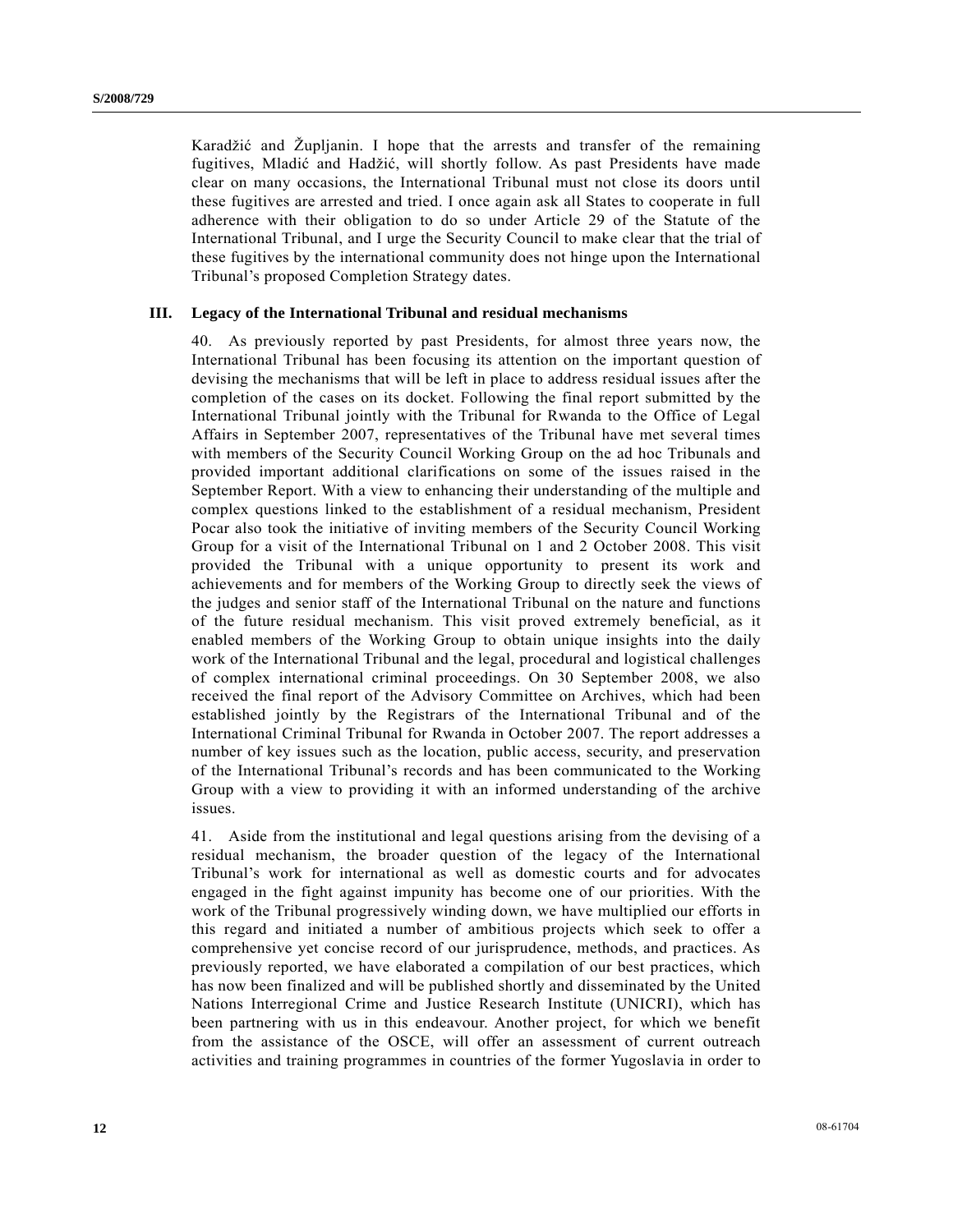identify lessons learned and best practices. The results will serve in designing a capacity-building, technical assistance programme to meet the needs of the local justice systems responsible for dealing with war crimes cases. The design and consultative stages of the project ended with the convening of an expert meeting in October 2008, during which participants launched the discussion of best practices and lessons learned by sharing their relevant expertise. Next steps include field interviews with international agencies engaged in similar activities, leading academic institutes, international non-governmental organizations, civil society actors, and local authorities from the region, which will culminate in a final report that is expected to be issued in mid-2009.

## **IV. Conclusion**

42. During the reporting period, the International Tribunal has pursued its efforts to meet completion strategy targets and strived to further streamline its proceedings in full compliance with due process standards. The slippages foreseen in estimated completion dates are for the most part attributable to the late arrests of fugitives, whose trials should be completed in the course of 2010 and whose appeals are thus unlikely to be concluded in 2011. In this regard, I cannot overstate the importance of ensuring the immediate arrest of the two remaining fugitives, so as to limit to the greatest extent possible further slippages in completion schedules and without which the International Tribunal's work cannot be fully completed. While the International Tribunal's judges and staff continue to be fully committed to improving the expeditiousness of the International Tribunal's proceedings through the identification and implementation of new measures, I must reiterate to the Security Council that such commitment must be matched by the Council's support for measures to retain the Tribunal's most qualified judges and staff. I thus urge the Security Council to ensure that the conditions of service of Judges of the International Tribunal are fully respected and that adequate retention schemes will be adopted so that the Tribunal is able to keep its essential staff. I must also restate that domestic judicial institutions in the former Yugoslavia are crucial partners in the development of a peaceful society based on the rule of law, to whom assistance and support must continue to be granted so as to guarantee the International Tribunal's long lasting legacy and the continuation of its work.

43. The International Tribunal will be remembered as the first and most successful international criminal institution established thus far, indicting 161 individuals, and completing proceedings for 116 of them. In order to ensure that the achievements accomplished endure, I call on the Security Council to maintain its vital support to the International Tribunal, to ensure the immediate arrest of the last two fugitives so that its remaining cases can be completed expeditiously and to provide assistance to judicial institutions in the former Yugoslavia to enable them to continue the work started by the International Tribunal and the Security Council.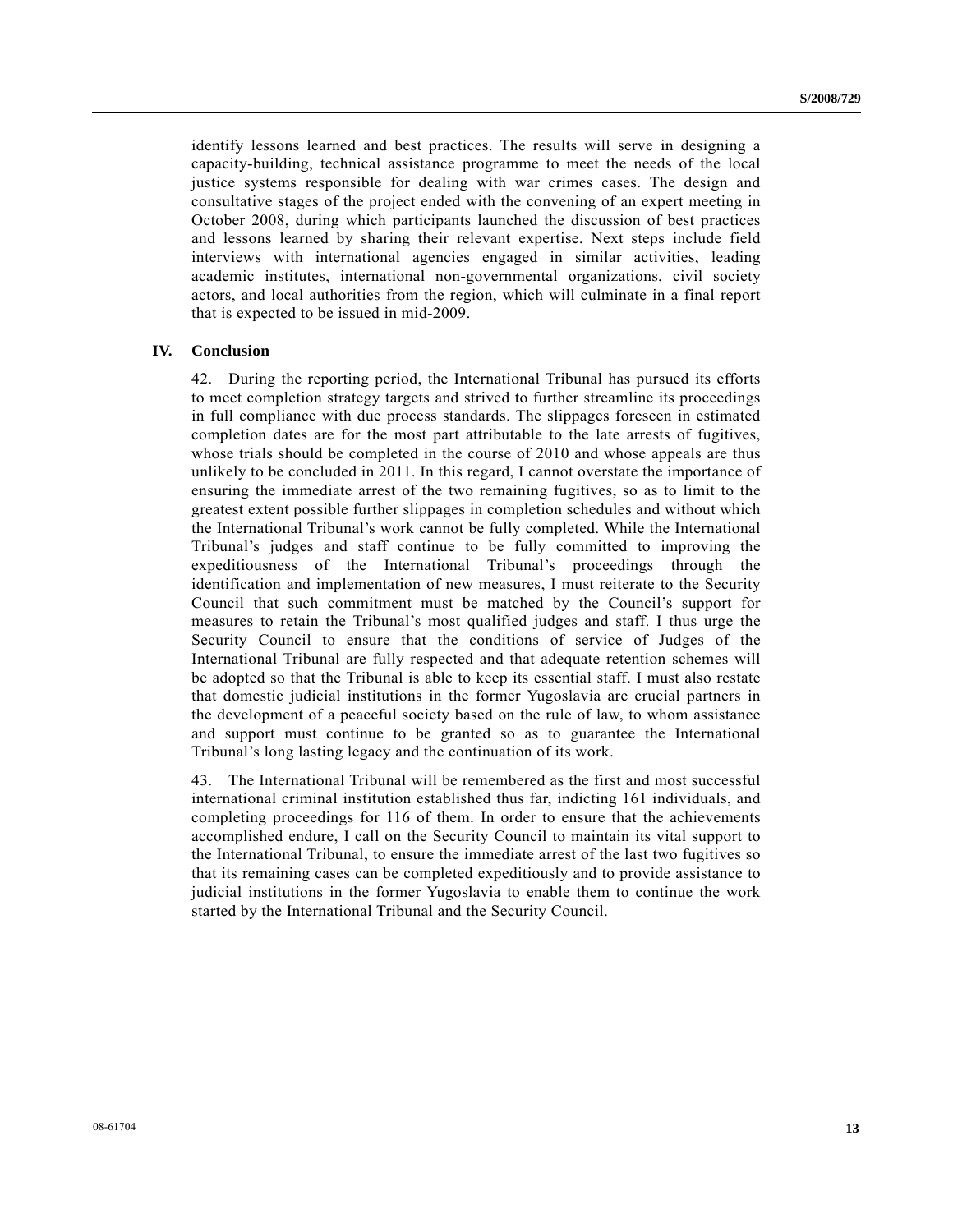# **Annex II**

[Original: English and French]

# **Report of Serge Brammertz, Prosecutor of the International Tribunal for the Former Yugoslavia, provided to the Security Council under paragraph 6 of Security Council resolution 1534 (2004)**

## **Introduction**

1. This is the tenth report submitted by the Prosecutor pursuant to Security Council resolution 1534 (2004) of 26 March 2004.

2. During the past six months, the Office of the Prosecutor has continued to make progress towards achieving the completion strategy goals. Stojan Župljanin and Radovan Karadžić were arrested in June and July respectively, and are now in The Hague awaiting trial. Only two accused, Ratko Mladić and Goran Hadžić, are still at large. It is crucial that these fugitives are arrested and tried at the International Tribunal as soon as possible.

3. During this reporting period, the Office of the Prosecutor continued to focus on four priorities: (1) completing trials and appeals; (2) securing international cooperation for the provision of evidence and for the arrest of fugitives; (3) transferring cases and investigative material to national authorities and assisting the transition back to domestic jurisdictions; and (4) managing resources in a way that prepares for the ultimate downsizing of the Office of the Prosecutor as trials and appeals are completed.

## **The completion of trial and appeal proceedings**

4. The Prosecutor remains strongly committed to the Tribunal's completion strategy and since the last report to the Security Council in May 2008 further progress has been made in its implementation.

5. The crimes that merit prosecution in the international forum are by definition broad and complex. Most involve widespread attacks on civilian populations in which thousands of innocent people are victimized. Each of the cases that are now before the Tribunal involves senior figures from the conflict in the former Yugoslavia. Cases involving lower or mid-ranking accused have been removed from the Tribunal's docket, some being transferred for trial in the States of the former Yugoslavia. A number of the current cases (the "multi-leadership trials") involve the prosecution of six or more political or military leaders. Bringing evidence forward to prove charges of the magnitude contained in the Tribunal's indictments is a substantial undertaking in every case and remains a major challenge.

## *Trials*

6. That challenge has continued to be met during the last six months, with the result that progress has been made in addressing the length of trials and in moving through the Tribunal's trial programme. Across the board, further steps have been taken by the Prosecution to shorten the length of trials. In most cases the scope of the criminal conduct charged has been reduced. Wherever possible, prosecutors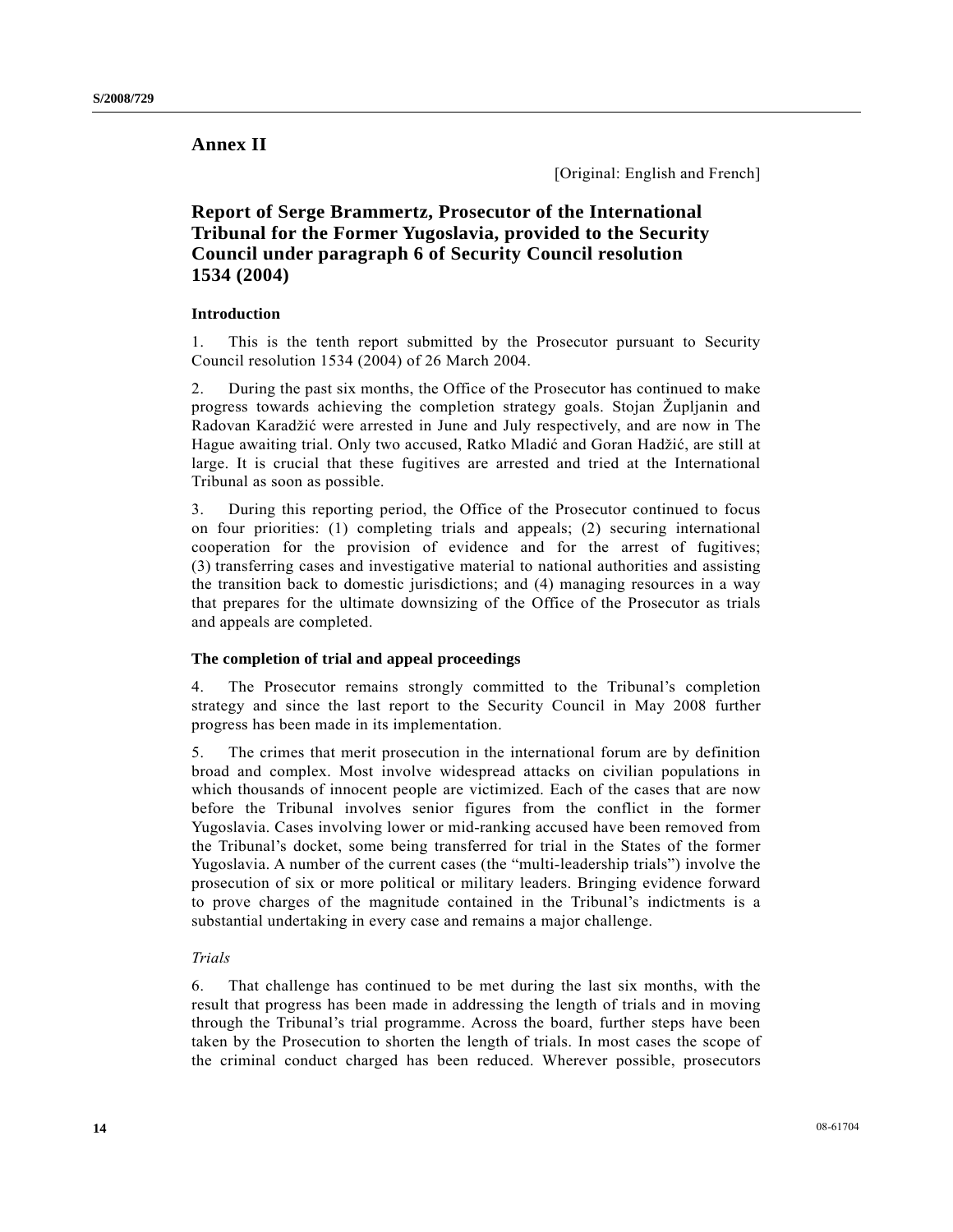have sought defence agreement on uncontroversial facts, thus avoiding the need to lead evidence on these points. Trial Chambers have been requested to take judicial notice of adjudicated facts or documentary evidence from other proceedings, again reducing the need to call witnesses. Prosecutors have also made extensive use of the provisions in the Tribunal's Rules which allow written evidence to be presented in lieu of oral testimony, thereby avoiding having to bring many witnesses to The Hague, and reducing the length of the live testimony of many witnesses who do appear in court.

7. During the reporting period, trial judgements were rendered in the *Boškoski and Tarčulovski* and *Delić* cases on 10 July 2008 and 15 September 2008, respectively. At the end of the reporting period, the Office of the Prosecutor is prosecuting 26 persons in seven trials: *Milutinović et al*. (judgement awaited), *Popović et al*., *Prlić et al*., *Gotovina et al*., *Šešelj*, *Perišić*, and *Lukić and Lukić*. The trial started in a further case, *Stanišić* and *Simatović*, but has now been adjourned pending an assessment of the health of the first accused. Five accused are currently awaiting trial: Stojan Župljanin and Mićo Stanišić, Vlastimir Đorđević, Zdravko Tolimir and Radovan Karadžić. Only two fugitives, Ratko Mladić and Goran Hadžić, remain at large.

8. The closing arguments in *Delić* were heard in mid-June 2008 and the judgement was rendered on 15 September 2008 after 115 days of trial. Rasim Delić was the highest ranking officer of the Army of Bosnia-Herzegovina to be tried before the International Tribunal. His conviction under Article 7(3) of the Statute refuted the argument that the foreign fighters who came to Bosnia-Herzegovina from all over the world, were not a part of the army of which he was the commander.

9. The case against *Milutinović et al*. was the first of the three multi-leadership trials to complete its evidence. The case addresses the widespread and serious crimes which were committed against the Kosovo Albanian population in the territory of Kosovo in 1999. The six accused comprise high-ranking members of the Federal Republic of Yugoslavia (Serbia and Montenegro), the Yugoslav Army (VJ) and the police. They include Milan Milutinović, the former President of Serbia and member of the Supreme Defence Council of the Federal Republic of Yugoslavia and Nikola Šainović, the former Deputy Prime Minister of the Federal Republic of Yugoslavia. The Prosecution had closed its case on 1 May 2007, after 127 days of evidence. The Trial Chamber heard the parties' closing arguments from 19 August until 27 August 2008 and the Trial Chamber's judgement is now expected to be issued in early 2009. The completion of the trial is a milestone for the Tribunal and vindicates the use of joinder as one of the key pillars of the Tribunal's completion strategy. The proceedings lasted for 285 trial days in which 1,087 hours of court time were used, 36 per cent of that time being taken by the Prosecution, which made effective use of written evidence in lieu of oral testimony.

10. It is expected that *Popović et al*. will be the second multi-leadership trial to be completed. The case began on 14 July 2006. In this case, the seven accused were all high ranking members of the Bosnian Serb Army (VRS) and the Ministry of Interior. The charges relate to the murder of over 7,000 men and boys from Srebrenica and the removal of the entire Muslim population from Srebrenica and Žepa in 1995. The Prosecution case closed on 7 February 2008 and the case is now well into the defence phase. Only the defence cases of three accused remain to be heard and it is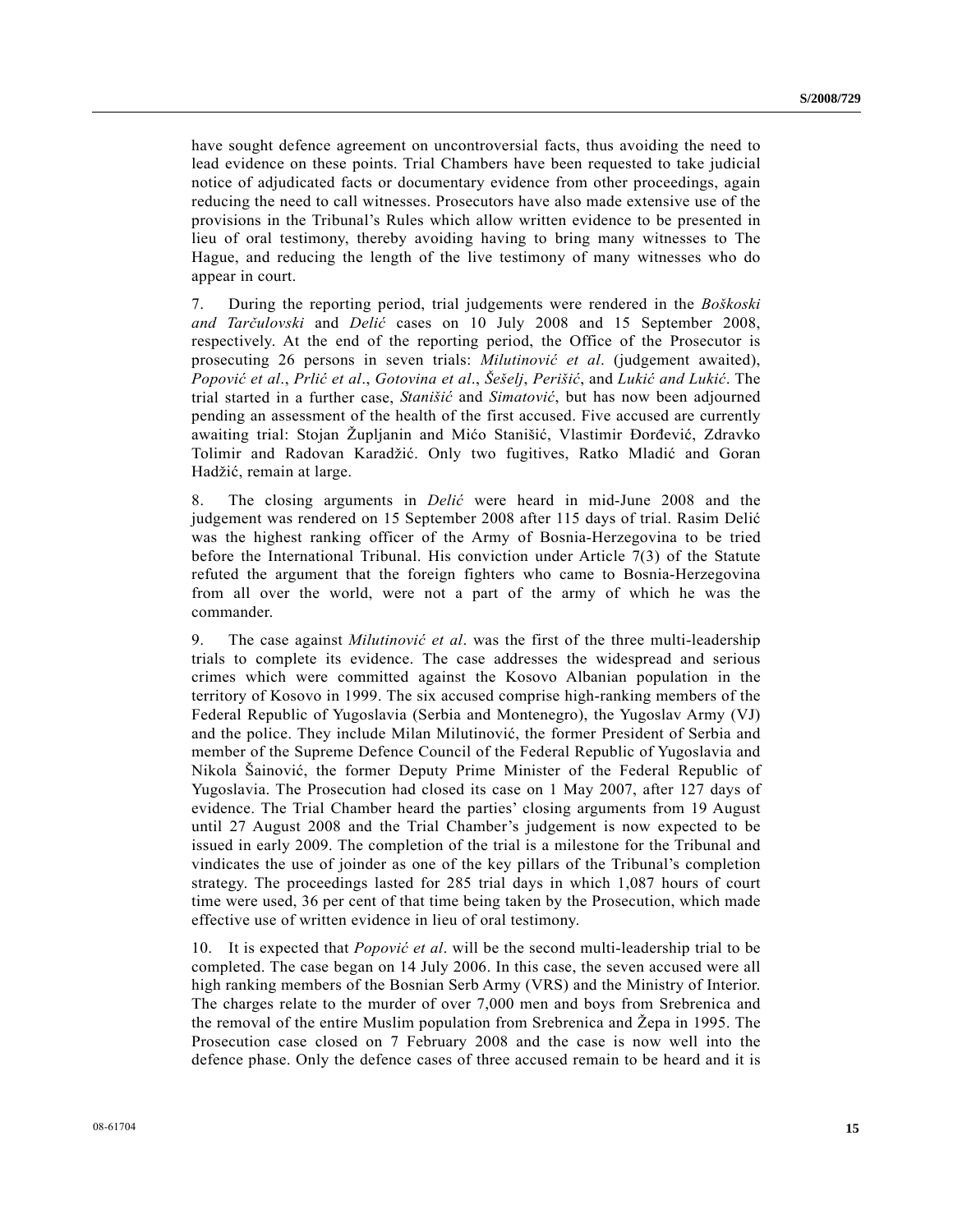currently estimated that the hearing of the evidence will finish in the early part of 2009. The Srebrenica evidence, which has also been led in other cases, is expected to constitute one of the principal building blocks of the *Karadžić* case.

11. In the third multi-leadership trial, *Prlić et al*, the Prosecution was initially granted 293 hours to present its evidence. The Prosecution case opened in April 2006 and was closed in January 2008. The trial has therefore been in the defence phase for over six months and is proceeding slowly. The case concerns crimes committed in areas of the territory of the Republic of Bosnia and Herzegovina which were claimed to be part of the Croatian Community of Herceg-Bosna (HZ H-B) and later the Croatian Republic of Herceg-Bosna (HR H-B). The six accused include Jadranko Prlić, the former President of the HZ H-B and Prime Minister of HR H-B, high ranking members of the Croatian Defence Council (HVO) and Slobodan Praljak, a senior Croatian Army officer and the former Assistant Minister of Defence and senior representative of the Croatian Ministry of Defence to the Herceg-Bosna/HVO government and armed forces. The defence case for the first accused began in May 2008 and it is due to be completed in mid-January 2009. The cases of each of the five other accused will continue thereafter. On the basis that the Court sits four days a week, it is currently estimated that the case will finish in mid-2010. Careful monitoring is made of how the court time is allocated and spent. This is a complex trial, a particular feature of which is the percentage of court time devoted to procedural and administrative issues rather than witness testimony. The court time allocated to procedural and administrative issues is relatively high at 20 per cent.

12. The *Gotovina et al*. case began on 11 March 2008 and the Prosecution case is now due to finish in January or February 2009. This high profile case involves senior Croatian accused. The charges relate to crimes against humanity and war crimes committed during Operation Storm, a military operation launched by Croatia from August to November 1995. The accused are Ante Gotovina, a General in the Croatian Army, Ivan Čermak, former Commander of the Knin Garrison and Mladen Markač, former Commander of the Special Police of the Croatian Ministry of the Interior and Assistant Minister of Interior. Proceedings under Rule 54 *bis* in relation to documents requested by the Office of the Prosecutor have been before the Trial Chamber since June 2008.

13. The case against Vojislav Šešelj, the President of the Serbian Radical Party, commenced in December 2007 and as of 30 November 2008, 110 days of court hearings will have been concluded. This breaks down to an average of slightly more than nine days of trial being held per month. The Prosecution was allocated 120 hours to present its case-in-chief and as of early November 2008, the Prosecution had used 77 per cent of its total time. According to the official figures maintained by the Registry, as of 7 November 2008, the trial had required 310 hours of total court time, with the Prosecution using approximately 110.5 hours (35.6 per cent of the total); the Accused 98 hours (31.6 per cent of the total); and the Trial Chamber 101.5 hours (32.7 per cent of the total). The Prosecution is making every effort to present the case as expeditiously as possible. However, problems relating to witness intimidation and the accused representing himself continue to affect the progress of the trial. A Prosecution motion to assign Defence Counsel to the Accused on the grounds of obstruction of the proceedings by the accused and witness interference is pending before the Trial Chamber since July 2008.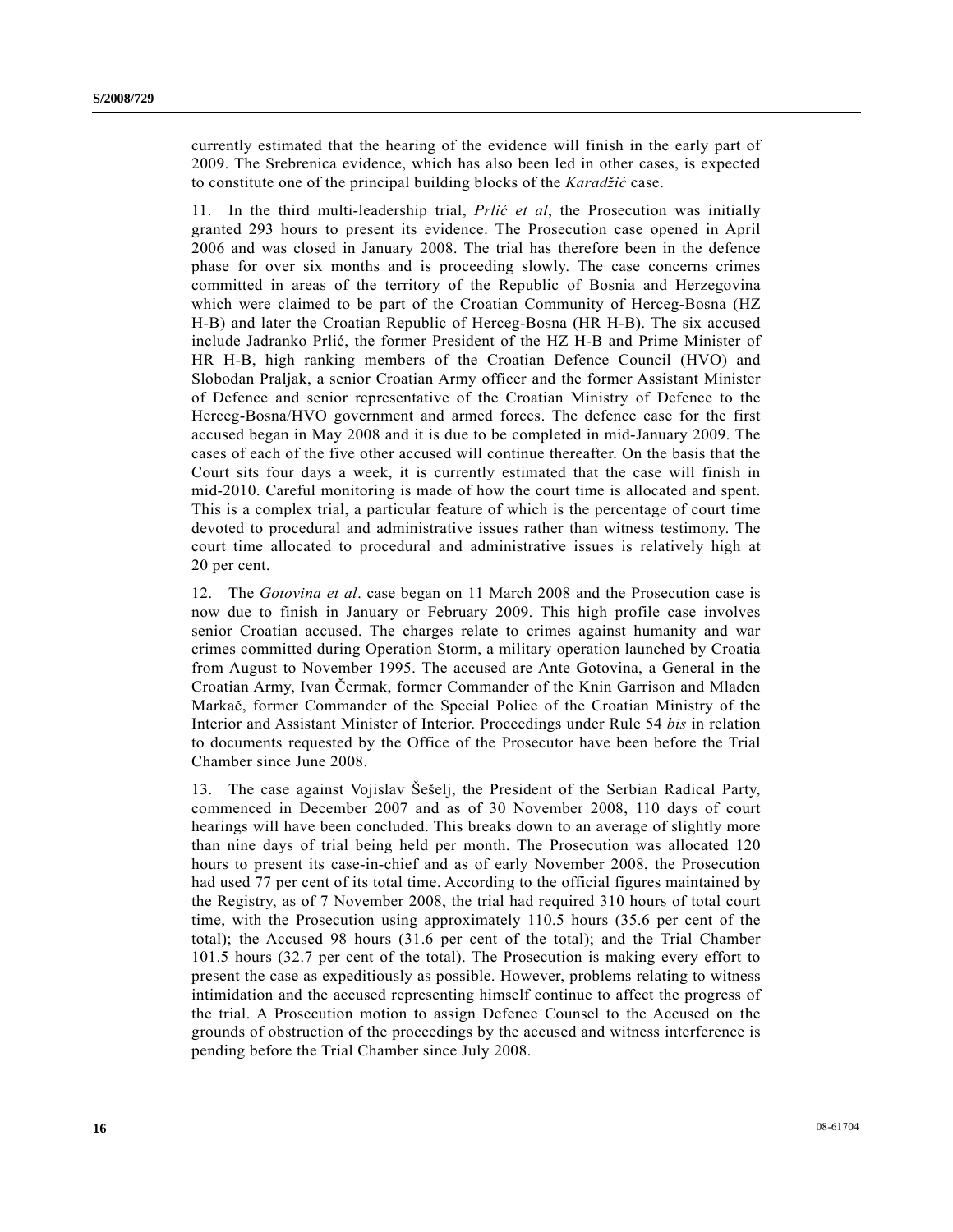14. The trial against Milan Lukić and Sredoje Lukić started in July 2008. Milan Lukić was the leader of a group of local Bosnian Serb paramilitaries in South-Eastern Bosnia and Herzegovina which worked with the local police and military units to persecute the local Muslim population. His co-accused Sredoje Lukić, was a police officer and a member of the paramilitary group. Both have been charged with crimes against humanity of persecutions on political, racial and religious grounds, murder, inhumane acts, extermination, murder and cruel treatment. Although the Prosecution originally sought to transfer this case to the region in 2007 under Rule 11 *bis*, the Appeals Chamber ruled that it should be heard before the Tribunal since Milan Lukić was perhaps the most significant paramilitary leader to be tried by the Tribunal at that date. In April 2008, the Prosecution reduced its case by a third. The Prosecution used less time than it estimated in presenting its case, and closed on 11 November 2008. The Prosecution's use of written statements to present witness evidence has speeded up the case considerably. The length of the Prosecution case has also been reduced because the Prosecution asked for judicial notice to be taken of adjudicated facts and documentary evidence from other proceedings. The Chamber's thorough and detailed analysis of this request allowed the Prosecution to reduce the amount of evidence presented. As a result of these measures, the Chamber had reduced the time that the Court sits from five days a week, to four days a week, to allow the Defence to cope with the volume and speed at which prosecution evidence was being presented.

15. Another case which has begun since the Prosecutor's last report to the Security Council in May, is that against Momčilo Perišić. As the former Chief of the General Staff of the VJ, Perišić was the most senior officer in the army of the Federal Republic of Yugoslavia. The Prosecution successfully sought judicial notice of documents and adjudicated facts relating to crimes committed in Srebrenica and crimes committed during the military campaign against Sarajevo. Again, the Prosecution has presented the majority of its crime base evidence by written statements. As a result, the Prosecution has been able to reduce the number of witnesses it intends to call and has been able to cut down the number of hours allocated for its case by two thirds. Although the trial is still in its early stages, it is estimated that the prosecution case will last about a year, and that the case will extend into 2010.

16. In the case against Jovica Stanišić and Franko Simatović, two of the highest ranking members of the State Security Service in Belgrade under Slobodan Milošević, the ill-health of the first accused continues to delay the case. Although Jovica Stanišić was found fit to stand trial, and special arrangements were made to accommodate his condition, the trial was recently stopped when he claimed to be unable to follow the proceedings by video link from the detention unit. On appeal the trial was adjourned for several months. The Office of the Prosecutor has now requested that the Court should re-assess the situation regarding Jovica Stanišić's health with a view to recommencing the trial. The Prosecution has made it clear that it is open to exploring ways in which practical arrangements might be made to proceed with the trial while making allowances for Stanišić's alleged poor health and at the same time safeguarding his rights as an accused.

17. Following the arrest of Stojan Župljanin in June 2008, the Office of the Prosecutor successfully requested that his case be joined with that of Mićo Stanišić in order to avoid separate trials on the charges, which relate to atrocities which took place in the Autonomous Region of Krajina in Bosnia and Herzegovina. Although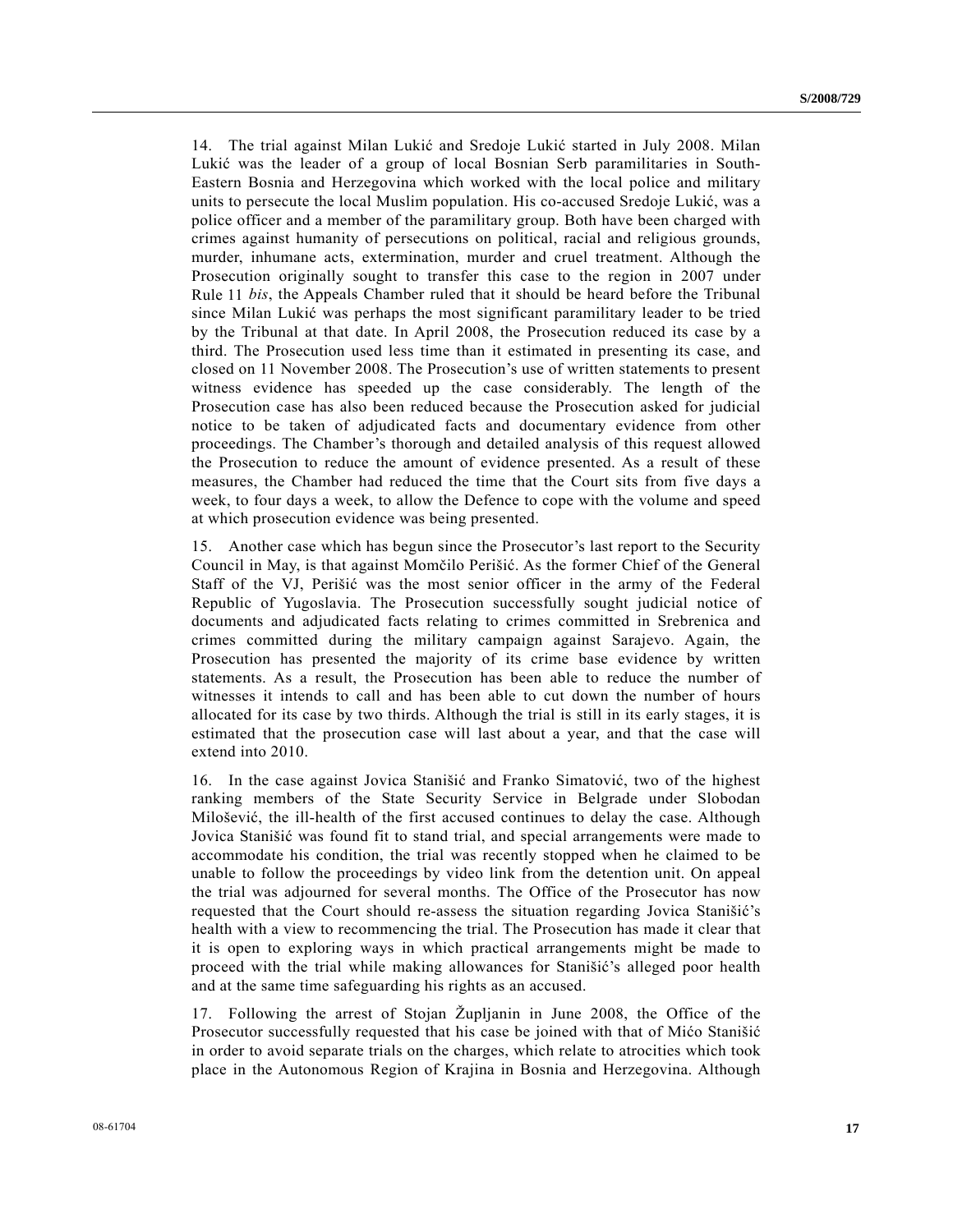the commencement of the trial is likely to be delayed to allow Župljanin sufficient time to prepare his defence, the joinder of these accused into a single trial will represent significant overall saving in court time.

18. The only other trials which have not yet begun are those of *Đorđević*, *Tolimir* and *Karadžić*. Vlastimir Đorđević was Assistant Minister of the Serbian Ministry of Internal Affairs and Chief of the Public Security Department of the Ministry. He was also the superior of one of the accused in the *Milutinović et al*. case. It is expected that this case may be the next to go to trial.

19. Zdravko Tolimir was the Assistant Commander for Intelligence and Security of the VRS Main Staff. He was transferred to the Tribunal too late to be tried with his former co-accused in the *Popović et al*. case. A separate case is therefore currently being made ready for trial. Given the fact that this will be the fourth Srebrenica trial before the Tribunal, there should be scope to shorten the proceedings significantly by using evidence already led in other cases.

20. Pretrial proceedings are now under way in the case against Radovan Karadžić, formerly the highest civilian and military authority in the Republika Srpska. On 22 September 2008, the Office of the Prosecutor submitted a motion to amend the indictment. In the proposed amended indictment, the Prosecution not only updated and clarified its legal and factual allegations relating to the accused's individual responsibility, but also narrowed the scope of the criminal conduct underlying the charges. If accepted, these amendments will lead to a more efficient and expeditious presentation of the Prosecution's case, which may also benefit from the fact that most of the crimes charged have already been the subject of prosecutions before the Tribunal. Here again there is likely to be significant scope for limiting the amount of live evidence at the trial and for taking judicial notice of adjudicated facts. The case, however, is currently in its early stages and until a number of important issues are resolved, it is too soon to predict accurately the duration of the trial.

21. If Ratko Mladić, currently at large, is arrested soon, the Office of the Prosecutor intends to request that his trial be joined with that of Radovan Karadžić. If the other outstanding fugitive, Goran Hadžić is arrested, his case will proceed as a stand-alone trial, there being no remaining opportunities for joinder with other cases.

#### *Contempt cases*

22. In June and September the Office of the Prosecutor presented evidence in two short trials in which charges were brought against three individuals for contempt of the Tribunal. The first, against Baton Haxhiu resulted in the conviction of a Kosovo journalist for publishing information about a protected witness in the case against Ramush Haradinaj. The second, against Astrit Haraqija and Bajrush Morina, also related to the case against Ramush Haradinaj. It concerned charges of interfering with another protected witness, and is awaiting judgement. In addition the Prosecution brought a number of other instances of apparent contempt to the attention of Trial Chambers.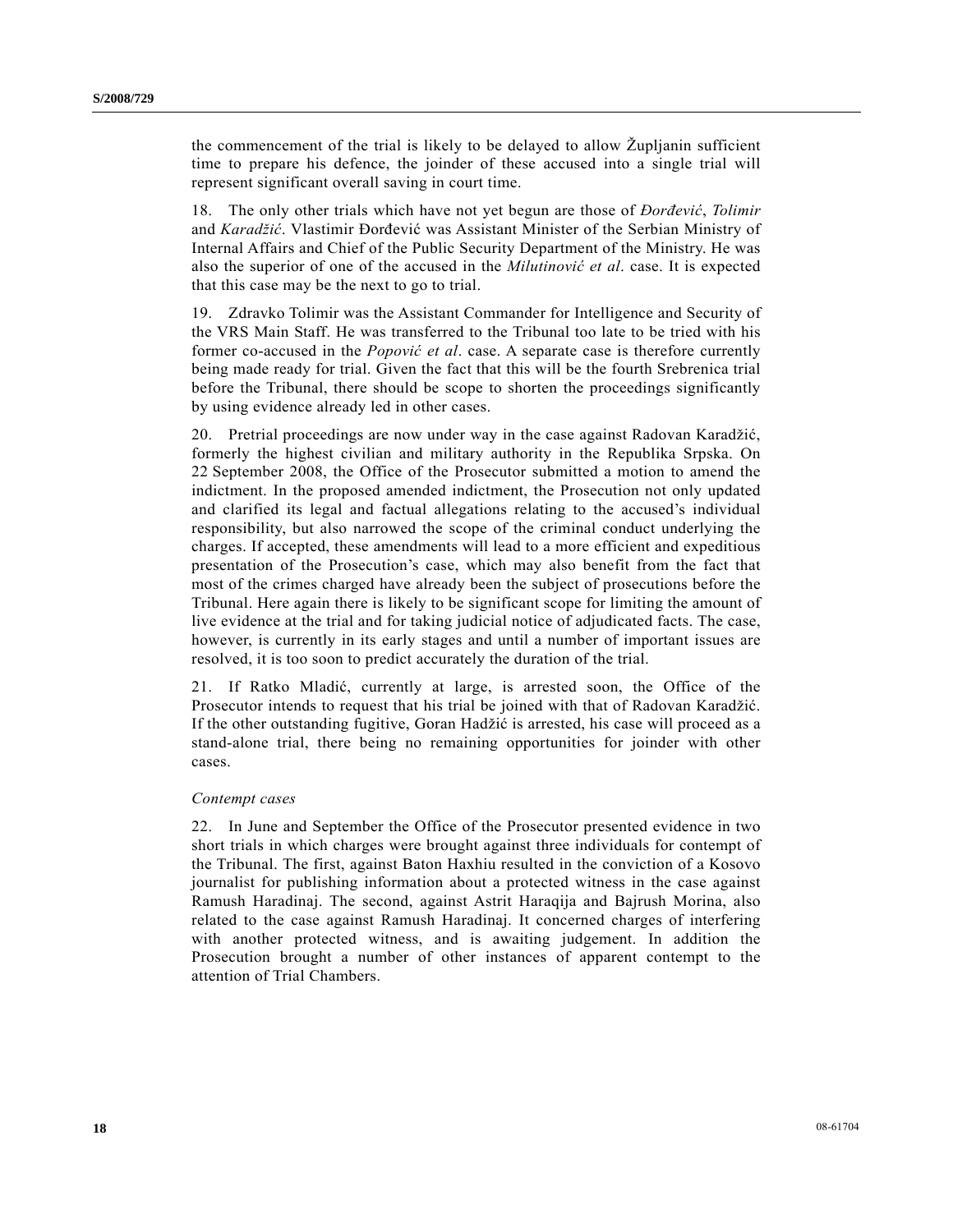#### *Appeals*

23. Prosecution work on appeals has been constant. The Appeals Chamber rendered a judgement in the *Orić*, *Strugar* and *Martić* cases. The Prosecution filed appeals in two new cases: *Boškoski and Tarčulovski* and *Delić*.

24. The Prosecution makes every effort to file in advance of the Chamber's deadlines to promote earlier hearings. Filings were completed in the *Mrkšić* and *Šljivančanin*, *Haradinaj et al*. and *D. Milošević* cases and the Prosecution is prepared to proceed as soon as the Appeals Chamber is ready to schedule an oral hearing. The Prosecution presented its final arguments in the *Krajišnik* case and now awaits judgement from the Appeals Chamber.

25. Over the next six months, appeals practice will continue to be very active. In early 2009, the trial judgement is expected in the first multiple-accused case, *Milutinović et al*. The trial judgement in *Lukić* and *Lukić* is expected in the first quarter of 2009. The Prosecution projects a marked increase in workload for the Appeals Division beginning in the second half of 2009 with the trial judgement of the second multi-accused case, *Popović et al*. and two other senior leadership cases, *Gotovina et al*. and *Šešelj*. The Appeals Division will then have a continuing inventory of more than 20 appeals cases. The Prosecution has established a staffing plan which allocates resources to meet the projected increased workload.

#### **International cooperation**

26. In order to fulfil its mandate, during the reporting period the Office of the Prosecutor continued to seek the full cooperation of States of the former Yugoslavia and other States, as required under Article 29 of the Statute of the Tribunal.

## *Cooperation from States of the former Yugoslavia*

27. Cooperation from States of the former Yugoslavia remains vital in several areas: access to archives and the provision of documents; access to and protection of witnesses; and the search for, arrest and transfer of the remaining two fugitives, including taking measures against those who continue to support them.

28. To seek their cooperation in these areas, the Prosecutor met political and judicial authorities in Serbia, Croatia and Bosnia and Herzegovina during the reporting period. To achieve results in the time frame of the ongoing trials it is crucial to maintain a dialogue with key officials at both the State and working levels and further develop the existing partnership with national prosecution offices.

#### *Cooperation of Serbia*

29. During the reporting period, Serbia has made substantial progress in its cooperation with the Office of the Prosecutor.

30. The assistance provided by Serbia during the reporting period in terms of access to archives and the provision of documents has generally improved. Serbia's National Council for Cooperation with the Tribunal has played a key role in facilitating the provision of documents. As a result, Serbia has provided timely responses to the majority of the Office of the Prosecutor's requests for assistance. Some progress has also been achieved in obtaining access to State security agency archives. The Office of the Prosecutor is currently working closely with the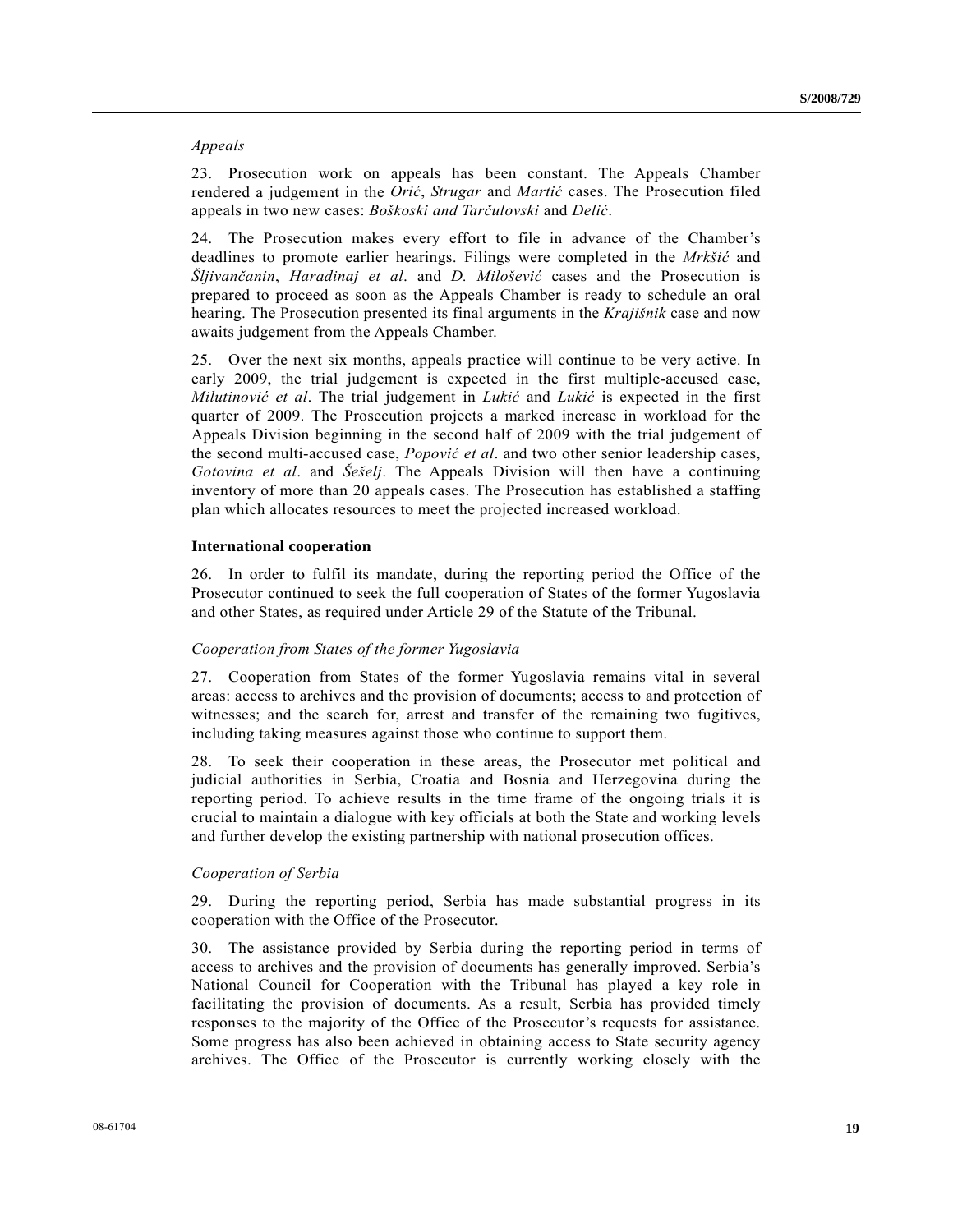authorities to ensure full access to the relevant documents. However, a limited number of issues remain to be addressed. In particular, for over a year, the Office of the Prosecutor has sought access to certain key military documents for its case in the trial against Momčilo Perišić. In July 2008, the Court ordered Serbia, under Rule 54 *bis* to produce these documents. After protracted proceedings, Serbia submitted a response that the Prosecutor considers to be inadequate and incomplete. The Prosecutor hopes that these documents will be made available soon. Serbia's assistance in providing documents and archival material will remain of paramount importance during the upcoming senior leadership trials.

31. Although the Office of the Prosecutor, the Registry's Victims and Witnesses Section and the local authorities in Serbia are working together on the issue, witness interference remains of serious concern. The Office of the Prosecutor acknowledges that the relevant authorities have adequately responded to its requests in this regard. Still, witnesses in some cases have been threatened and have failed to appear to testify on a voluntary basis. Because of the serious questions about the safety of witnesses in Serbia, the Office of the Prosecutor, together with the Registry's Victims and Witnesses Section, will continue to pursue closer cooperation with the Serbian authorities to resolve these questions. The authorities are encouraged to contribute to creating an atmosphere that would facilitate the appearance of witnesses in current and future trials. Experience has shown that Investigative Judges in Serbia can play an effective role in securing the testimony and attendance of reluctant witnesses.

32. The most critical area of cooperation remains the apprehension of fugitives. The Prosecutor recognizes the significant contribution of the National Security Council and the Action Team in charge of tracking fugitives. On 11 June 2008, the authorities of Serbia arrested Stojan Župljanin. He was transferred to The Hague on 21 June 2008. On 21 July 2008, the Office of the Prosecutor was informed of the arrest of Radovan Karadžić. He was transferred to The Hague on 30 July 2008. These two latest arrests represent important milestones in Serbia's cooperation with the Office of the Prosecutor. The arrests were carried out by the authorities of Serbia and were the result of improved effective leadership and coordination between political and judicial authorities, and security services.

33. Two fugitives, Ratko Mladić and Goran Hadžić, remain at large. The agencies in charge of tracking fugitives have increased their efforts and are currently conducting more active and widespread search operations against the fugitives and their support networks. Planning and coordination between different security services, which was problematic in the past, have improved. However, the work of the present authorities is complicated by the need to overcome shortcomings of the previous management of the civilian security services, in particular, their failure to analyse and act upon information obtained.

34. During the last visit of the Prosecutor to Serbia on 17 and 18 November 2008, the authorities presented operational plans to locate and arrest the fugitives. Should these plans be successfully implemented, the analytical capacity reinforced, and necessary political support maintained, additional results could be achieved. Therefore, the Office of the Prosecutor will continue to work closely with the authorities in the hope of achieving more positive results in the coming months.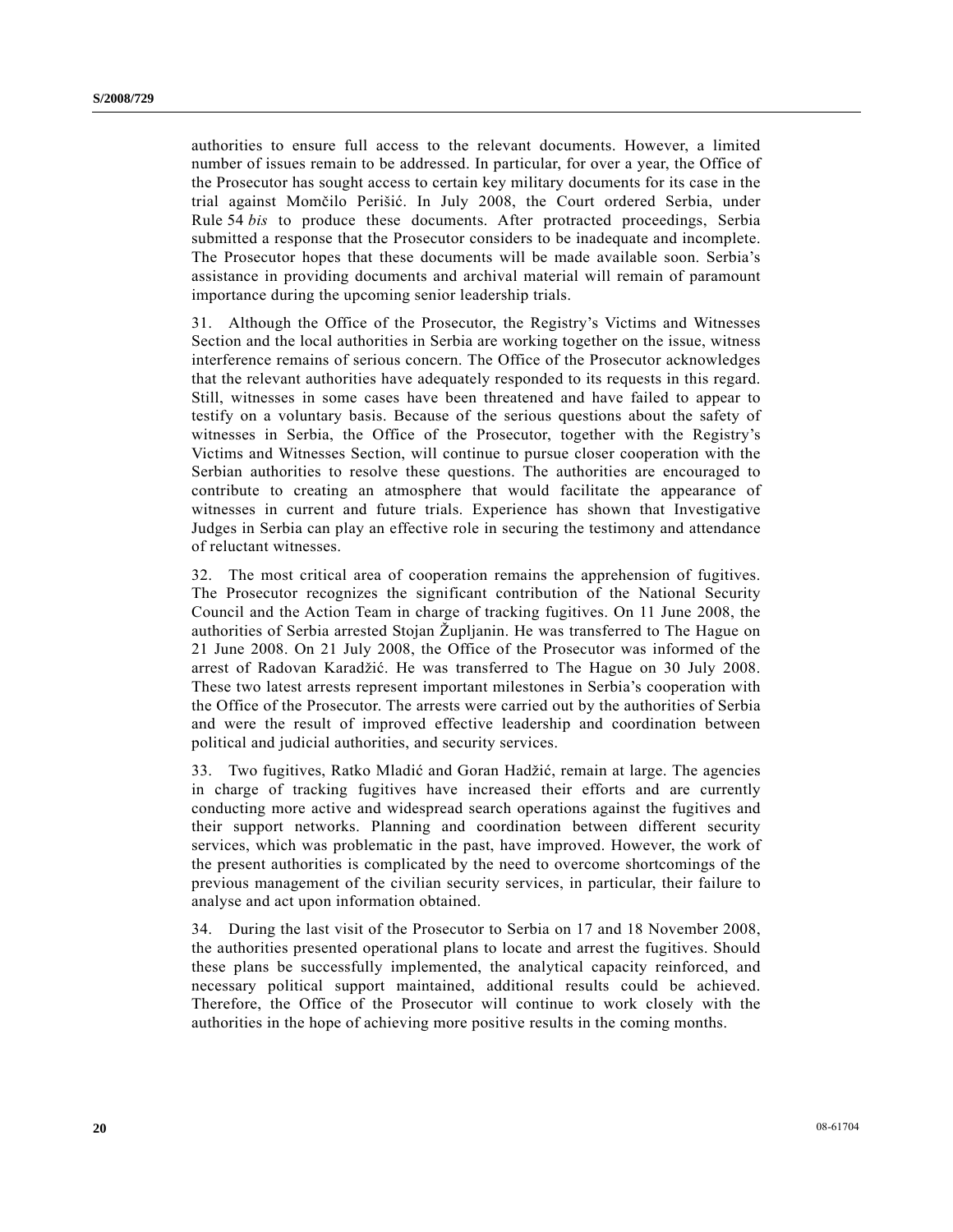#### *Cooperation of Bosnia and Herzegovina*

35. The authorities of Bosnia and Herzegovina continued to grant access to Government archives and to provide documents requested. Moreover, the authorities continued to provide adequate responses to requests for assistance and facilitate the appearance of witnesses before the Tribunal.

36. The Office of the Prosecutor encourages law enforcement and judicial authorities of Bosnia and Herzegovina to take necessary measures against those engaged in helping the remaining fugitives evade justice or otherwise obstruct the effective implementation of the Tribunal's mandate.

37. The Office of the Prosecutor hopes that Bosnia and Herzegovina's current political and structural difficulties will not negatively impact on the cooperation it is required to provide.

#### *Cooperation of Croatia*

38. During the reporting period, the majority of requests for assistance addressed to Croatia have been answered in a timely manner. However, the Office of the Prosecutor requested Croatia to grant access to certain key Government archives and produce documents in the *Gotovina et al*. case. After failed attempts during the past eighteen months to obtain these documents, at the request of the Office of the Prosecutor, the Trial Chamber ordered Croatia to provide a detailed report of investigative steps undertaken to locate the requested documentation and the results obtained. In response to the Chamber's order, Croatia provided a report and supporting documents, only some of which are relevant. Key documents remain unaccounted for. The Office of the Prosecutor considers that the administrative investigation and reported steps taken to locate these documents are not satisfactory. The matter remains before the court. As the Prosecution case is nearing its completion, the Office of the Prosecutor urges Croatia to take all additional steps to meet its obligations fully.

#### *Cooperation from other States and organizations*

39. The Office of the Prosecutor continues to rely on States and international organizations to provide documents and information required for trials and appeals. It is important that States and international organizations continue to insist on the arrest of the remaining fugitives.

40. As previously reported, the Office of the Prosecutor has encountered serious problems related to the protection of witnesses. The Office of the Prosecutor relies heavily on the international community's assistance in ensuring the safety of witnesses and, if necessary, their relocation.

41. The Office of the Prosecutor appreciates the support provided by international and regional organizations such as the European Union, the Organization for Security and Cooperation in Europe (OSCE), the Council of Europe and non-governmental organizations, including those active in the former Yugoslavia. Their support will continue to be crucial as the work of the Tribunal progresses.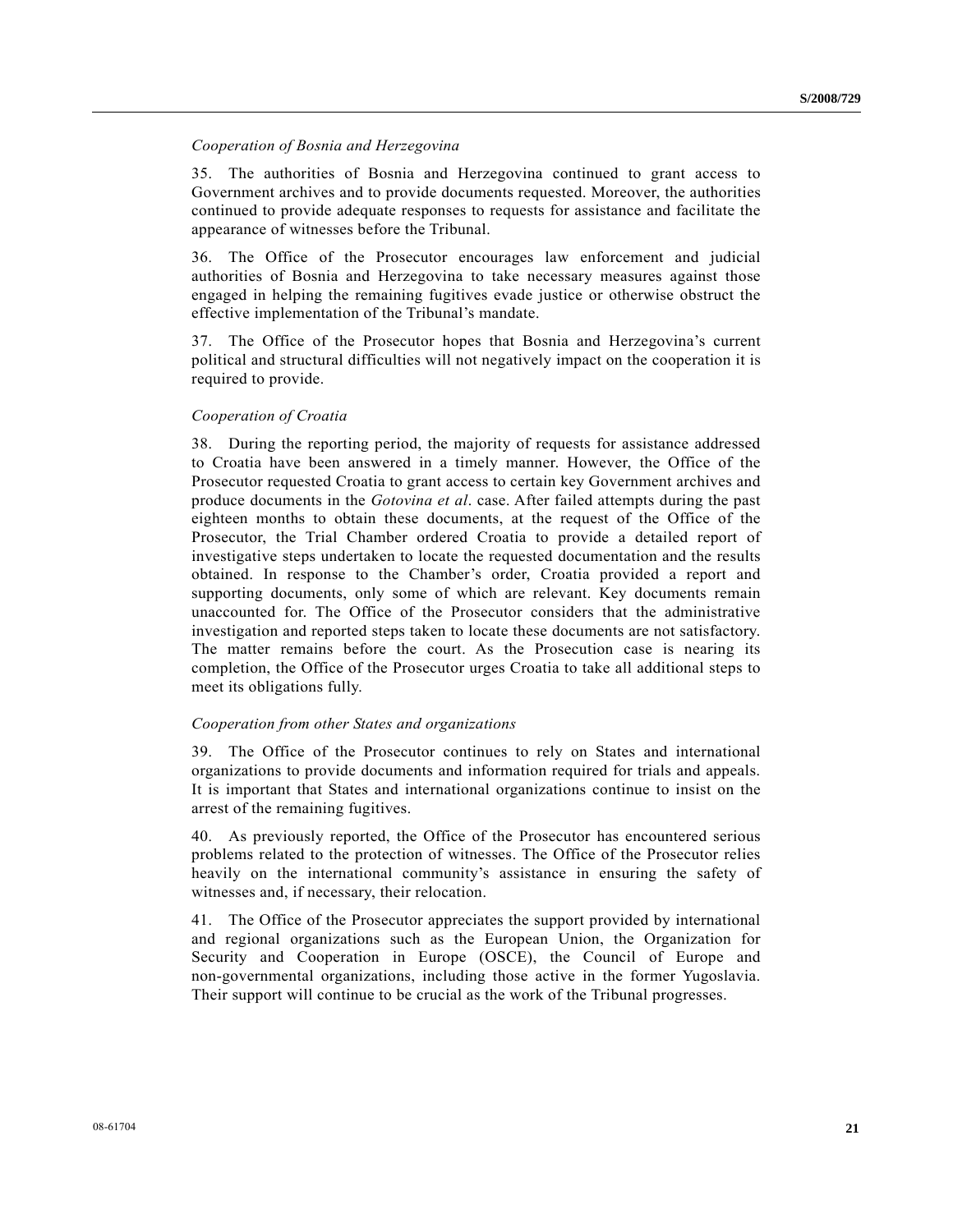## **The transfer of cases and investigative material to national authorities and the transition to domestic prosecution**

42. The transfer of investigative case files and material to competent national jurisdictions is a key component of the Tribunal's completion strategy. Moreover, the Office of the Prosecutor continues to support national courts and prosecution services, by facilitating access to information and evidence available in The Hague.

#### *Rule 11 bis Cases*

43. As reported previously, six cases have been transferred to Bosnia and Herzegovina, one case has been transferred to Croatia and one case has been transferred to Serbia, pursuant to Rule 11 *bis*. At present, Rule 11 *bis* transfer procedures have been fully used and no further cases appear suitable for transfer.

44. Prosecutions before national courts are proceeding, and in a number of transferred cases convictions have been obtained and sentences imposed. Where necessary, the Office of the Prosecutor continues to assist and work closely with national authorities.

45. On behalf of the Office of the Prosecutor, the OSCE continues to monitor trial and appeal proceedings in cases transferred to Croatia and Bosnia and Herzegovina. The OSCE provides regular reports on ongoing proceedings in these cases to the Office of the Prosecutor, which serve as a basis for the Prosecutor's progress reports to the Tribunal's Judges.

#### *Transfer of investigative material to national authorities*

46. During the reporting period, the Office of the Prosecutor continued to work closely with State prosecutors, to whom investigative material was sent. The Office of the Prosecutor has also maintained positive working relationships with the Offices of the State Prosecutor in Zagreb and Sarajevo and the War Crimes Prosecutor in Belgrade.

47. The Transition Team in the Office of the Prosecutor has been strengthened and continues the compilation and preparation of investigative material for transfer to States in the region.

48. In relation to Bosnia and Herzegovina, by the end of the current reporting period, the Office of the Prosecutor had handed over investigative material regarding a total of 16 suspects covering seven municipalities. The Office of the Prosecutor is finalizing the transfer of investigative material in relation to an additional 20 suspects for crimes committed in seven cases. All material should be transmitted to Bosnia and Herzegovina in 2009. Extensive follow-up work will continue to be provided by the Office of the Prosecutor once the State Prosecutor's Office in Bosnia and Herzegovina has had an opportunity to review and assess the transferred material.

49. No new case files have been sent to Croatia or Serbia during the reporting period.

50. If the International Tribunal is to achieve the positive completion of its mandate, it is important that transition work and the transfer of cases continues. The Prosecutor therefore supports international and national efforts to strengthen the Special Department for War Crimes of the State Court of Bosnia and Herzegovina.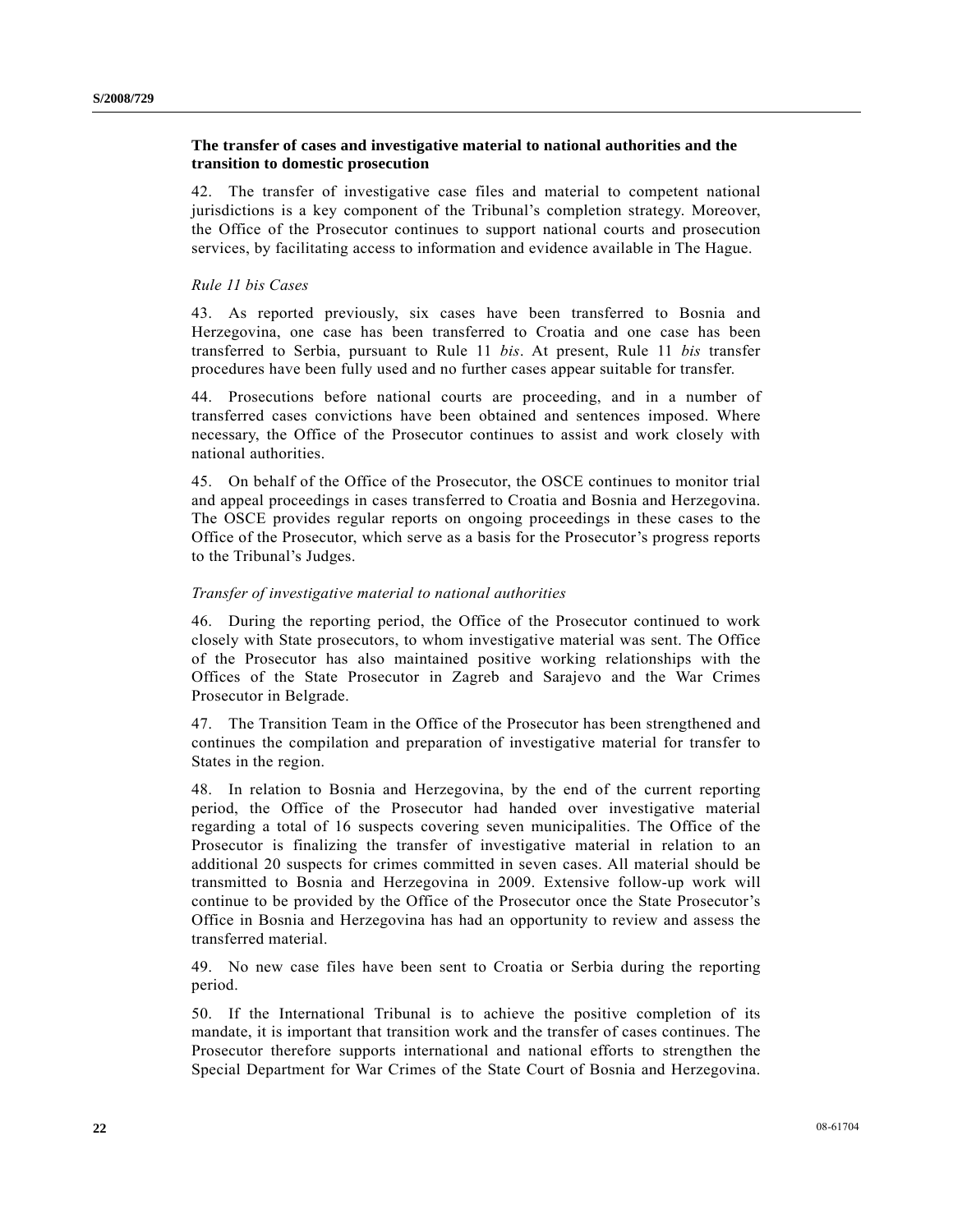The failure to do so could have a serious negative impact on ongoing and upcoming trials, including those case files transferred by the Tribunal. Efforts to strengthen the fragile judicial system in Bosnia and Herzegovina would also be jeopardized.

51. As part of the transfer of cases, the Prosecution will transmit to the State Court in Bosnia and Herzegovina charges not proceeded with or removed from the Tribunal's indictments. These remain outstanding and merit prosecution in their own right.

#### *Requests for assistance from national judicial authorities*

52. The Office of the Prosecutor responded to numerous requests for assistance submitted by national judicial authorities in the former Yugoslavia, thereby providing support to ongoing investigations and pending cases. Some of those investigations are closely linked with cases against suspects tried before the International Tribunal. Since the submission of the last report, the Office of the Prosecutor has responded to a total of 57 requests for assistance from authorities in the former Yugoslavia investigating and prosecuting war crimes (46 from Bosnia and Herzegovina, including a number of requests from the Criminal Defence Section at the State Court of Bosnia and Herzegovina, six from Croatia, four from Serbia and one from Montenegro).

53. It should be noted that there has been an increase in requests originating from other States investigating war crimes committed in the former Yugoslavia. The Office of the Prosecutor responded to six requests for assistance from other States during the same time period. The requests concerned the provision of documents and availability of staff of the International Tribunal to testify in domestic trials.

54. The Office of the Prosecutor also handled applications from States of the former Yugoslavia for variations of protective measures for witnesses ordered by the Tribunal under Rule 75(H). It is to be expected that the number of such applications will increase in the future.

55. Moreover, delegations from prosecutor's offices, mainly from the countries of the former Yugoslavia, continue to visit the Office of the Prosecutor to address specific requests for assistance and attend comprehensive training sessions.

#### *Capacity-building efforts and inter-State regional cooperation*

56. The successful transition to the domestic prosecution of serious violations of international humanitarian law depends upon States having criminal justice systems with the capacity to deal with cases which the International Tribunal cannot prosecute. The Office of the Prosecutor, sometimes with Chambers and Registry, therefore continues to build the capacity of its national counterparts to deal with these specialized and complex prosecutions. The focus of the Office of the Prosecutor remains on the effective partnership with prosecutors and courts in the region.

57. During the reporting period the Office of the Prosecutor has been exploring funding possibilities for establishing a programme under which visiting professionals from the former Yugoslavia would be integrated into the Office of the Prosecutor in The Hague for a period of time. These professionals would have access to documents and would have the opportunity to consult regularly with trial teams. Such arrangements would complement the already established programme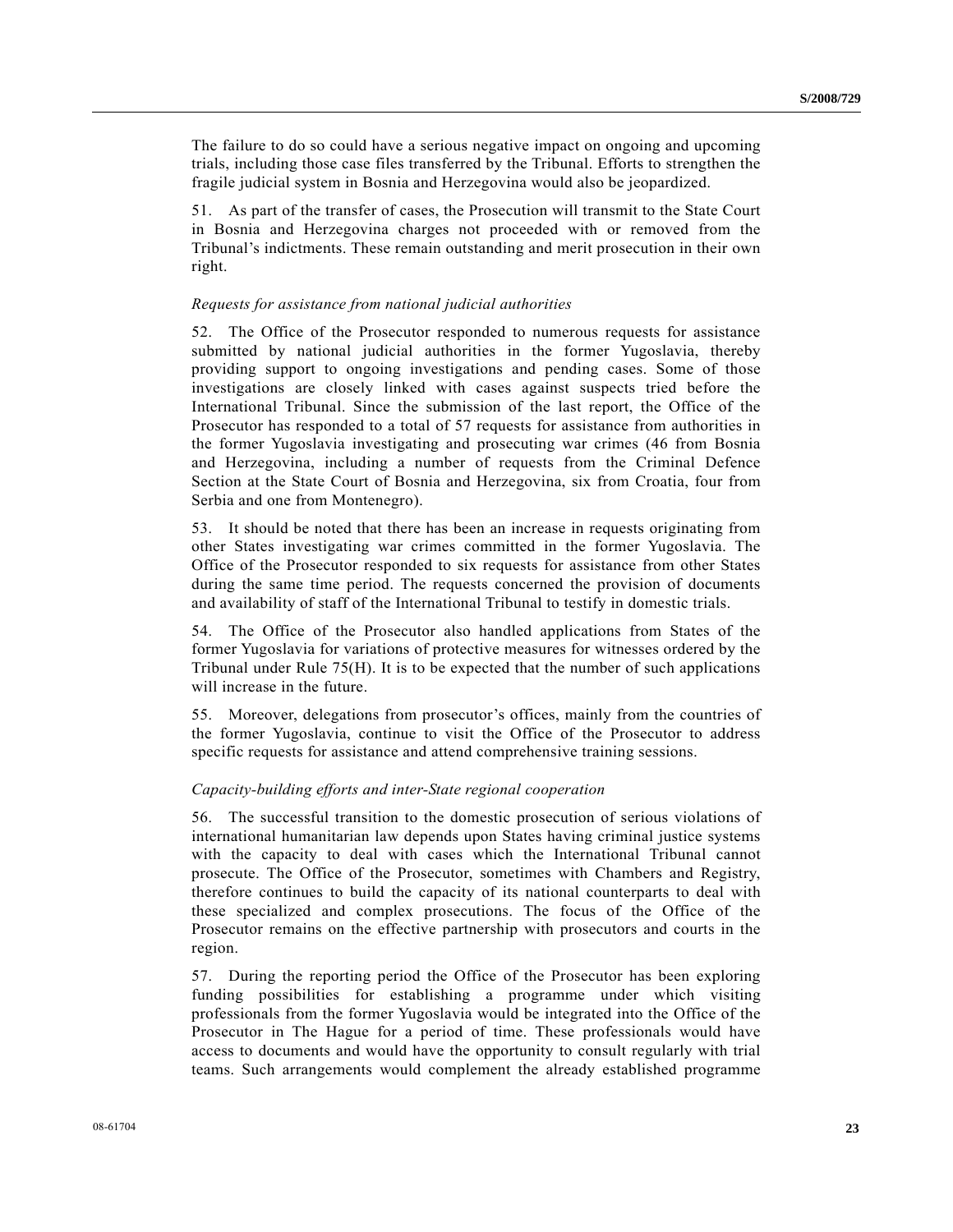allowing interns from the region to work in the Office of the Prosecutor for periods of three to six months.

58. Efforts to ensure improved regional cooperation and sharing of information between offices in the region continue. The Office of the Prosecutor continuously supports and encourages these efforts. Increased coordination is required in order to develop tools and mechanisms to avoid parallel proceedings. The Office of the Prosecutor remains strongly engaged to support such initiatives at the regional level.

59. Moreover, the Office of the Prosecutor participates in the meetings of the European Network of Contact Points on Genocide, Crimes against Humanity and War Crimes.

60. As previously reported, obstacles to inter-State judicial cooperation are the lack of extradition agreements between States of the former Yugoslavia and legal barriers which prevent the transfer of war crimes proceedings between these States. In order to address the resulting impunity gap, these issues should urgently be addressed by all authorities concerned.

#### **Management of resources**

61. The timely and efficient completion of trials and appeals remains the top priority of the Office of the Prosecutor. The recent arrests of Župljanin and Karadžić make it clear that the Office of the Prosecutor will need to continue to function at full capacity throughout 2009. A reduction in staffing levels and non-post items can be expected thereafter and management is already planning for the eventual downsizing of the office.

62. As the completion of the Tribunal's work draws near, the retention of highly qualified staff members in the Office of the Prosecutor remains critical to the successful completion of trials and appeals. Staff are beginning to leave the institution because they realize that they must now seek longer term career opportunities. The number doing so because of the completion strategy is bound to increase. The loss of institutional specialized knowledge and the difficulty in hiring experienced staff to complete remaining trials may impact on the Prosecutor's ability to meet his commitments in completing the Tribunal's work. It becomes increasingly difficult to recruit replacement staff, as the time available for them to develop the necessary knowledge and skills is reduced. Therefore, with the President and the Registrar, the Prosecutor supports initiatives to find ways to retain qualified staff until the completion of the Tribunal's mandate.

63. In close consultation with the President and Registrar, the Prosecutor remains engaged in discussion on the establishment of an international residual mechanism and the future location of the Tribunal's archives. Consultations in this regard continue with the Security Council.

#### **Conclusion**

64. During the last six months, the Office of the Prosecutor has maintained its focus on the completion of its mandate. Considerable progress has been made in trials: by advancing the multi-leadership cases; by narrowing the scope of prosecutions; and by presenting evidence more efficiently. State cooperation has improved, but there do remain a number of outstanding issues, notably concerning the production of documents and the arrest of fugitives. These external factors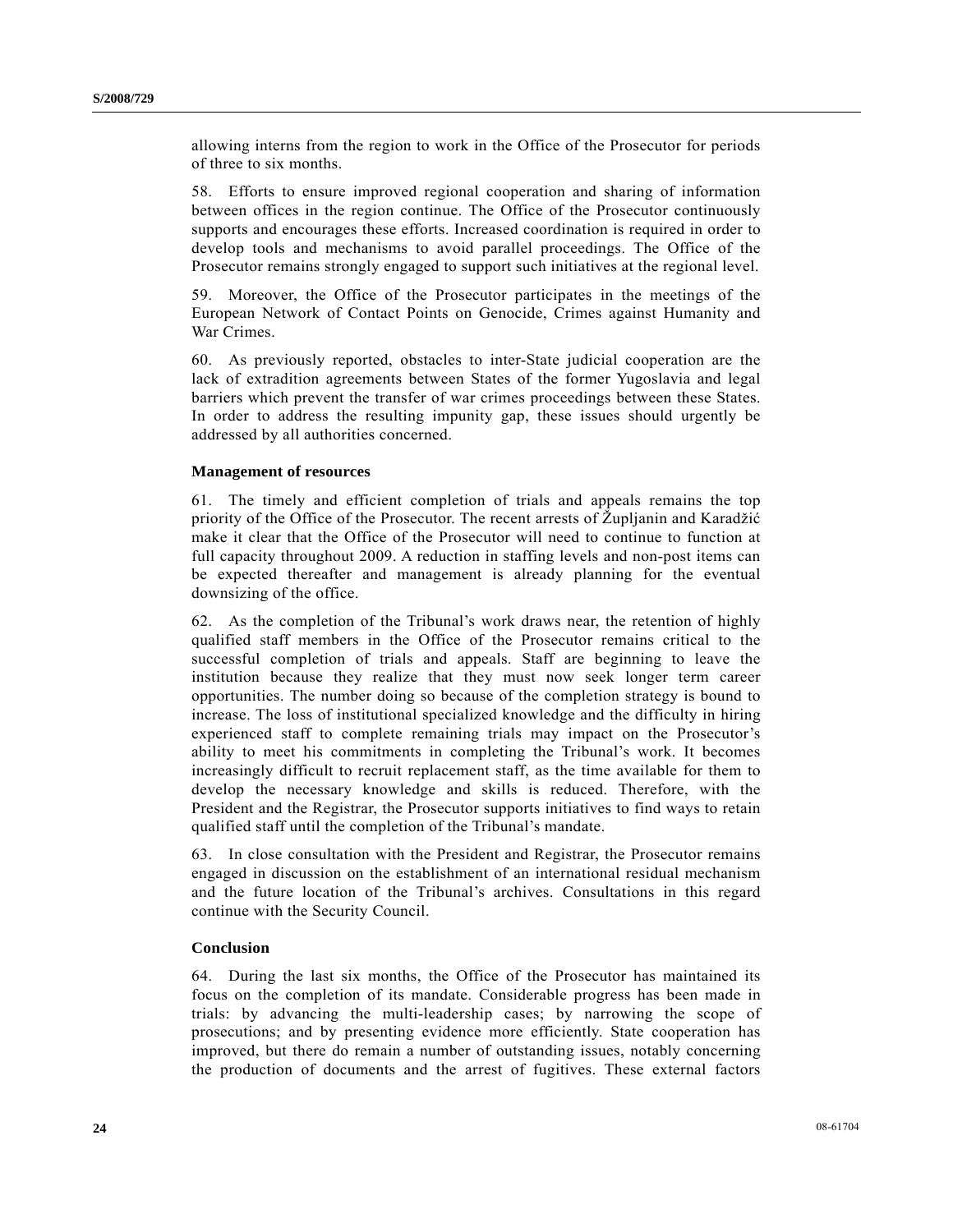continue to have an important bearing on the dates by which the Tribunal will be able to complete its programme of trials and appeals.

65. Interaction with national prosecutors in the former Yugoslavia continues to develop, as do efforts to transfer know-how and help build the capacity of national courts.

66. Although the Prosecutor's principal obligation is to maintain the quality and progress of prosecution cases before the Tribunal, the Office of the Prosecutor is managing its resources with a view to the eventual downsizing of its staff and the design of a future residual international mechanism.

67. In all of these endeavours, the Prosecutor relies upon, and hopes to retain, the continuing support of the international community and especially of the Security Council of the United Nations.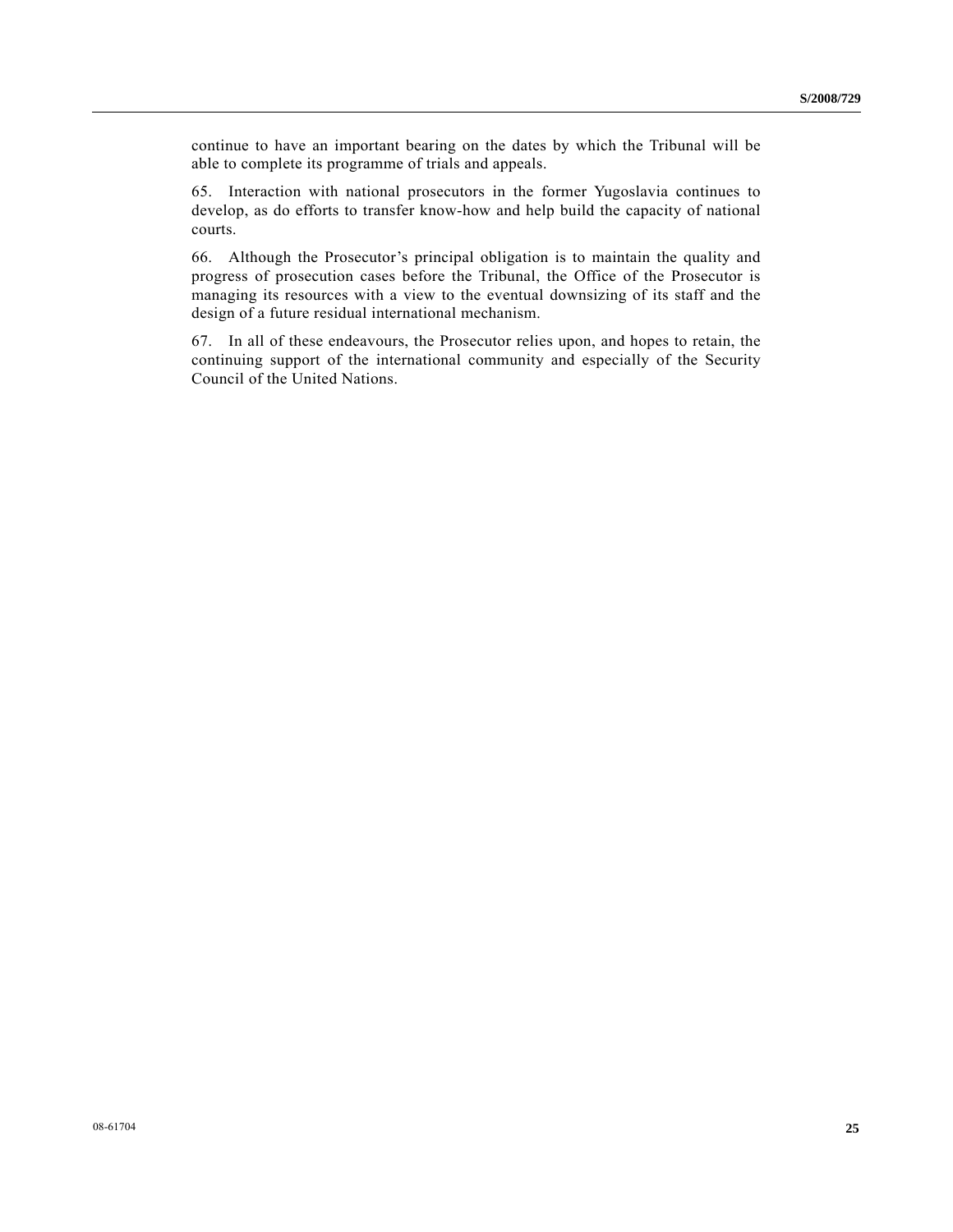# **Enclosure I**

|      | 1. Persons Convicted or Acquitted after Trial between 16 May 2008 – 11 November 2008 (1) |                                                                |                              |                                                                          |  |  |
|------|------------------------------------------------------------------------------------------|----------------------------------------------------------------|------------------------------|--------------------------------------------------------------------------|--|--|
| Case | <b>Name</b>                                                                              | <b>Former Title</b>                                            | <b>Initial</b><br>Appearance | <b>Judgement</b>                                                         |  |  |
| 1.   | Rasim Delić                                                                              | Commander of the Main Staff of<br>the Army of BiH              | $03-Mar-05$                  | 15 September<br>2008<br>Sentenced to 3<br>years of<br>imprisonment       |  |  |
| 2.   | Ljube Boškoski<br>Johan Tarčulovski                                                      | Minister of Interior of FYROM<br>Presidential Security Officer | $01-Apr-05$<br>$21-Mar-05$   | 10 July 2008<br>Acquitted<br>Sentenced to 12<br>years of<br>imprisonment |  |  |

|                        | 2. Persons Pleading Guilty between 16 May 2008 – 11 November 2008 (0) |                     |                              |                  |  |  |
|------------------------|-----------------------------------------------------------------------|---------------------|------------------------------|------------------|--|--|
| <b>Case</b>            | <b>Name</b>                                                           | <b>Former Title</b> | <b>Initial</b><br>Appearance | <b>Judgement</b> |  |  |
| <b>No Guilty Pleas</b> |                                                                       |                     |                              |                  |  |  |

|                     | 3. Persons Convicted of Contempt between $16$ May 2008 – 11 November 2008 (1) |                           |                                                    |  |  |  |
|---------------------|-------------------------------------------------------------------------------|---------------------------|----------------------------------------------------|--|--|--|
| $\blacksquare$ Case | <b>Name</b>                                                                   | <b>Initial Appearance</b> | <b>Judgement</b>                                   |  |  |  |
|                     | Baton Haxhiu                                                                  | 21 May 2008               | 24 July 2008 Sentenced to a fine of 7.000<br>Euros |  |  |  |

## **Legend**

 *ABiH: Army of Bosnia and Herzegovina FYROM: Former Yugoslav Republic of Macedonia*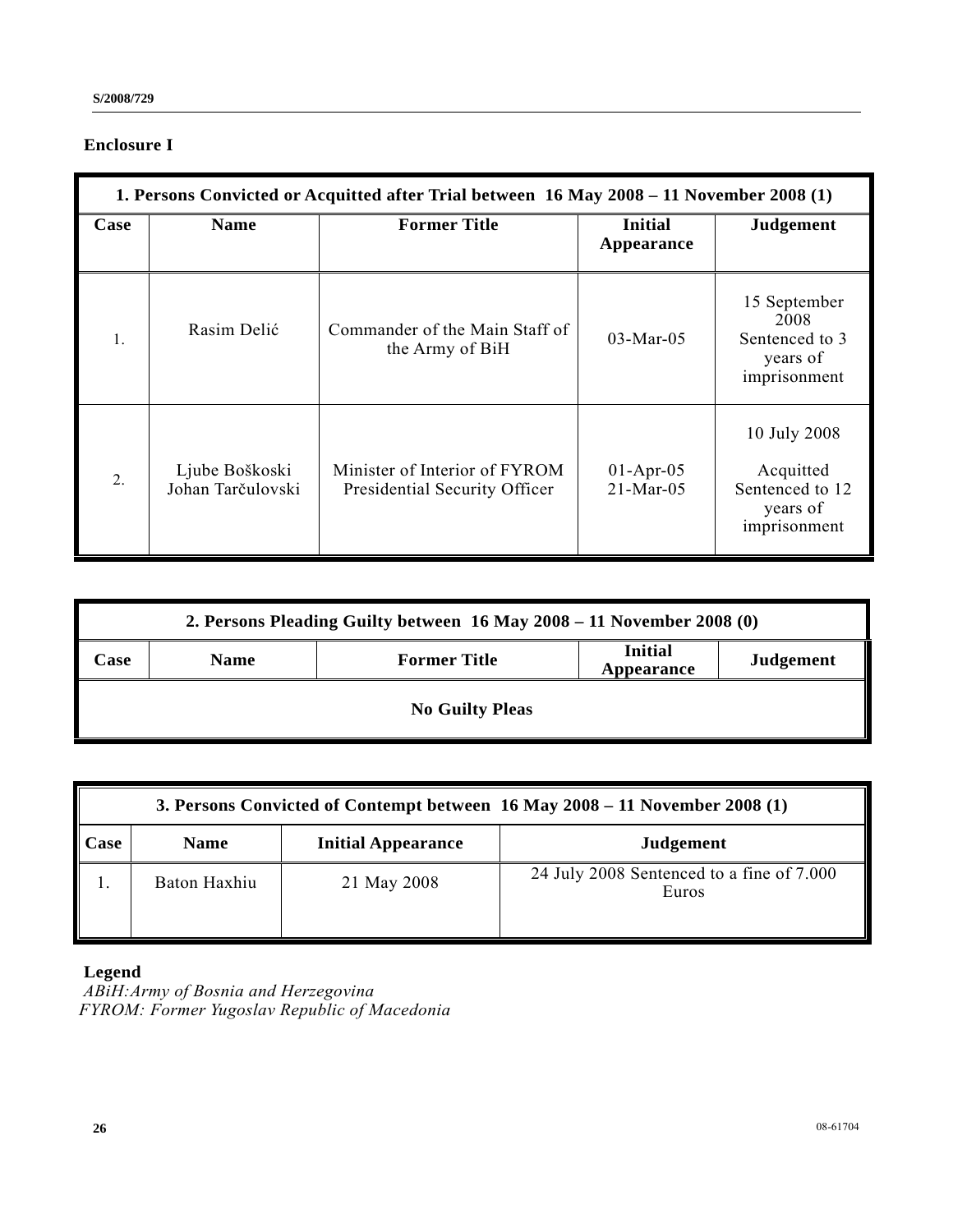# **Enclosure II**

|      | 1. Trials in Progress 16 May 2008 - 11 November 2008 (26 accused- 7 cases) |                                                                      |                              |                                                 |  |
|------|----------------------------------------------------------------------------|----------------------------------------------------------------------|------------------------------|-------------------------------------------------|--|
| Case | <b>Name</b>                                                                | <b>Former Title</b>                                                  | <b>Initial</b><br>Appearance | <b>Comments</b>                                 |  |
|      | Jadranko Prlić                                                             | President, "Herceg-Bosna"                                            |                              |                                                 |  |
|      | Bruno Stojić                                                               | Head Department of Defence,<br>"Herceg-Bosna"                        |                              |                                                 |  |
|      | Slobodan<br>Praljak                                                        | Assistant Minister of Defence,<br>"Herceg-Bosna"                     |                              | "Herceg-Bosna"                                  |  |
| 1.   | Milivoj<br>Petković                                                        | Commander, HVO                                                       | $6-Apr-04$                   | Trial commenced<br>26 April 2006                |  |
|      | Valentin Ćorić                                                             | Chief of Military Police<br>Administration, HVO                      |                              |                                                 |  |
|      | Berislav Pušić                                                             | <b>Military Police Commanding</b><br>Officer, HVO                    |                              |                                                 |  |
|      | Dragoljub<br>Ojdanić                                                       | Chief of Staff, VJ                                                   | 26-Apr-02                    | "Kosovo"                                        |  |
|      | Nikola Šainović                                                            | Deputy Prime Minister, FRY                                           | $3-May-02$                   | <b>Trial Commenced</b>                          |  |
|      | Milan<br>Milutinović                                                       | President Republic of Serbia                                         | $27 - Jan-03$                | 10 July 2006-<br>Closing<br>arguments were      |  |
| 2.   | Vladimir<br>Lazarević                                                      | Commander, Pristina Corps, VJ,<br>Kosovo                             | 7-Feb-05                     | presented on 27<br>August and<br>judgement      |  |
|      | Sreten Lukić                                                               | Head Staff, Serbian Ministry of<br>Internal Affairs, VJ, Kosovo      | $6$ -Apr-05                  | writing is<br>currently in                      |  |
|      | Nebojša<br>Pavković                                                        | General, Commander 3 <sup>rd</sup> VJ Army,<br>Kosovo                | $25$ -Apr-05                 | progress.                                       |  |
|      | Ljubiša Beara                                                              | Colonel, Chief of Security, VRS                                      | $12-Oct-04$                  |                                                 |  |
|      | Drago Nikolić                                                              | Chief of Security, Drina Corps, VRS                                  | 23-Mar-05                    |                                                 |  |
|      | Ljubomir<br>Borovčanin                                                     | Deputy Commander, Ministry of<br>Interior Special Police Brigade, RS | $7-Apr-05$                   |                                                 |  |
| 3.   | Vujadin Popović                                                            | Lt. Colonel, Assistant Commander,<br>Drina Corps, VRS                | $18-Apr-05$                  | "Srebrenica"<br>Trial Commenced<br>14 July 2006 |  |
|      | Vinko<br>Pandurević                                                        | Commander, Zvornik Brigade, VRS                                      | 31-Mar-05                    |                                                 |  |
|      | Milan Gvero                                                                | <b>Assistant Commander, VRS</b>                                      | $2-Mar-05$                   |                                                 |  |
|      | Radivoje<br>Miletić                                                        | Chief of Operations, Deputy Chief<br>of Staff, VRS                   | $2-Mar-05$                   |                                                 |  |
| 4.   | Vojislav Šešelj                                                            | President, SRS                                                       | 26-Feb-03                    | <b>Trial Commenced</b><br>7 November 2007       |  |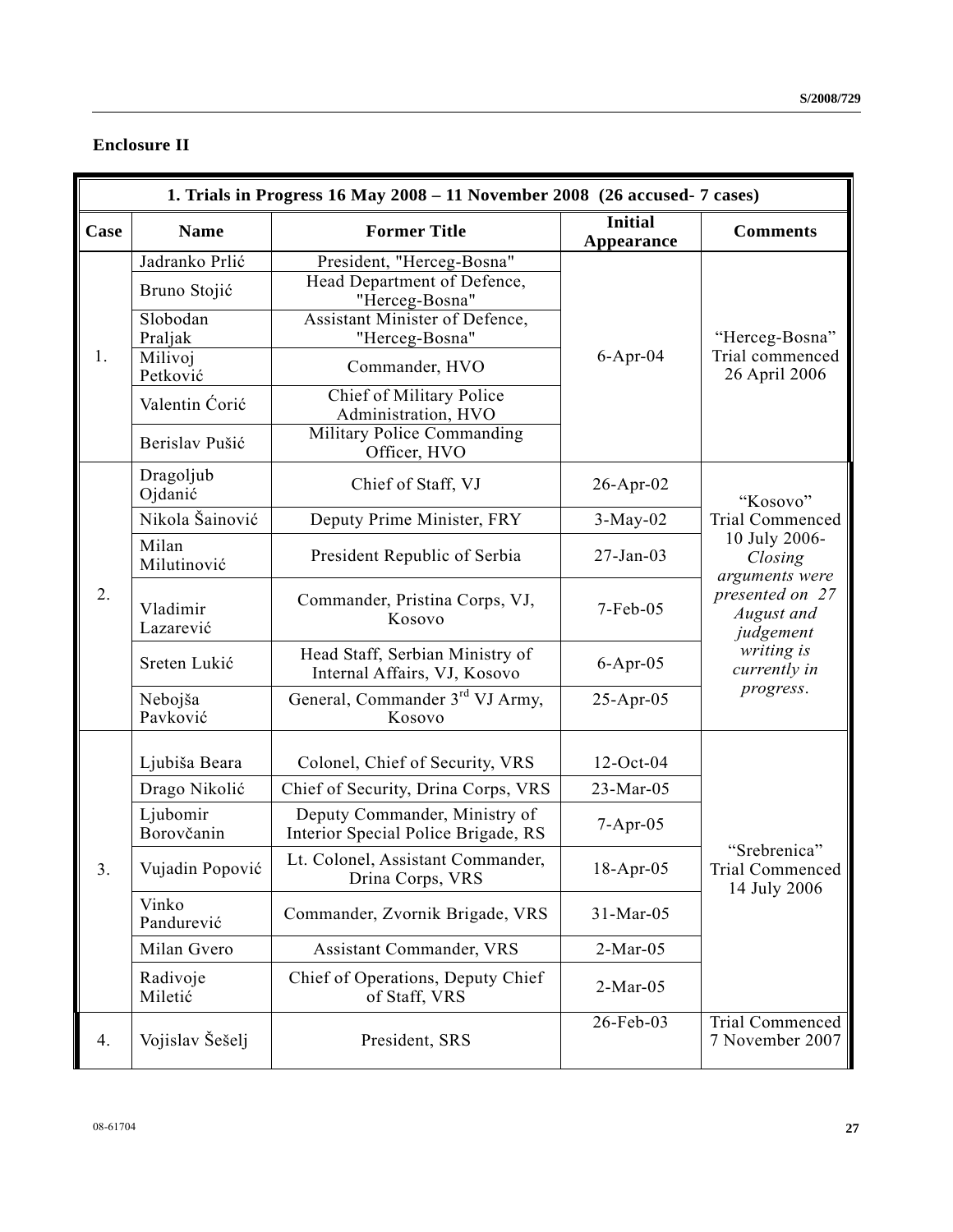| 5. | Ante Gotovina   | Commander, Split Military District,<br>HV <sub>1</sub>                     | $12$ -Dec-05  | Trial Commenced<br>11 March 2008               |
|----|-----------------|----------------------------------------------------------------------------|---------------|------------------------------------------------|
|    | Ivan Čermak     | Assistant Minister of Defence,<br>Commander of Military Police,<br>Croatia | $12-Mar-04$   |                                                |
|    | Mladen Markač   | Special Police Commander, Croatia                                          | $12-Mar-04$   |                                                |
| 6. | Momčilo Perišić | Chief of General Staff, VJ                                                 | $9-Mar-05$    | <b>Trial Commenced</b><br>on 2 October<br>2008 |
| 7. | Sredoje Lukić   |                                                                            | $20$ -Sept-05 |                                                |
|    | Milan Lukić     | Member, Serb paramilitary unit, BiH                                        | 24-Feb-06     | Trial Commenced<br>on 9 July 2008.             |

# **Legend**:

| Federal Republic of Yugoslavia                     |
|----------------------------------------------------|
| Croatian Republic of Herceg-Bosna                  |
| Croatian Defence Council                           |
| Republika Srpska                                   |
| <b>Bosnian Serb Army</b>                           |
| Armed Forces of the Federal Republic of Yugoslavia |
| Former Yugoslav Republic of Macedonia              |
| Bosnia and Herzegovina                             |
| Serbian Radical Party                              |
| Croatian Army                                      |
|                                                    |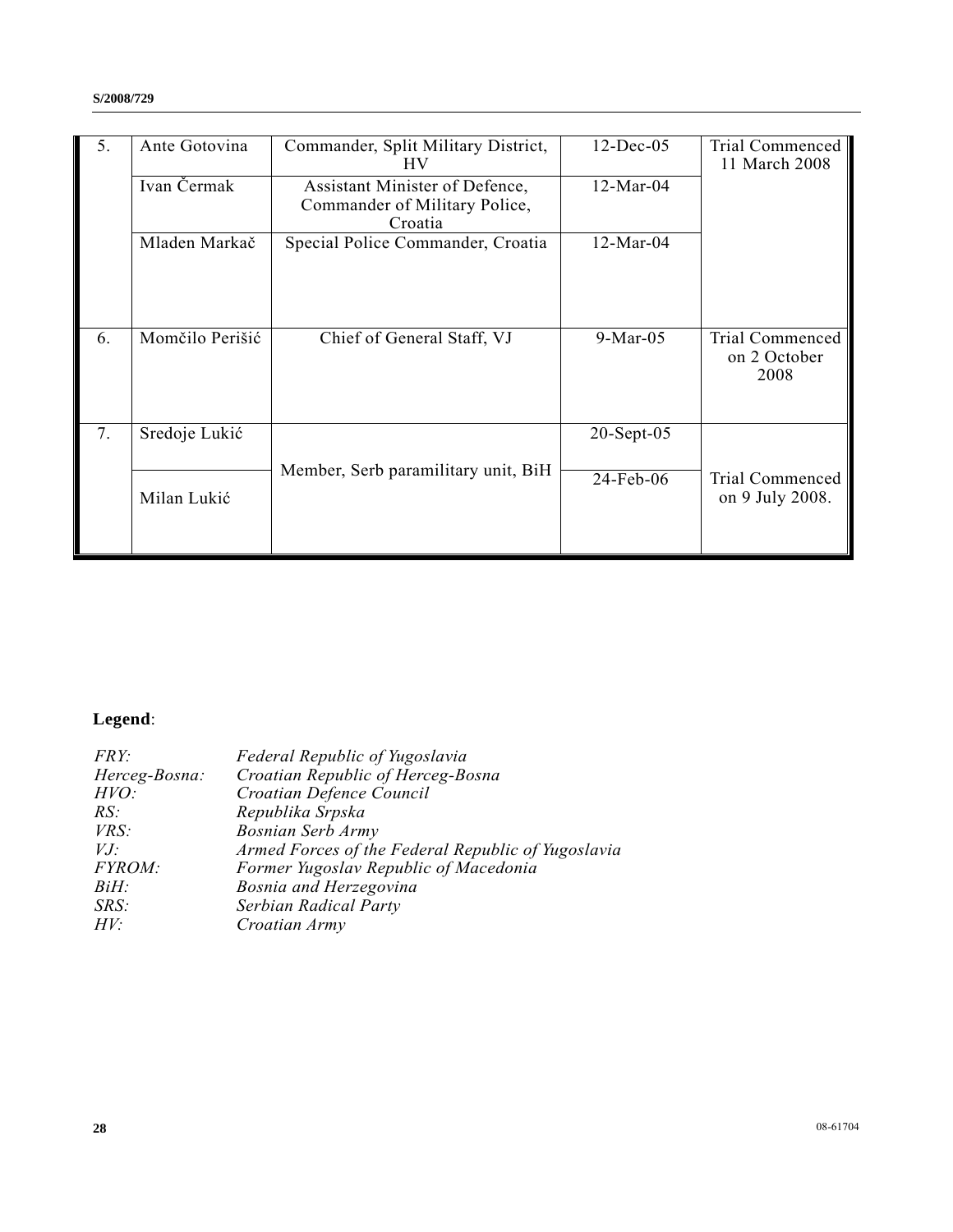# **Enclosure III**

| 1. Arrivals at the Tribunal between 16 May 2008 - 11 November 2008 (2) |                                                                                              |                       |                 |                              |
|------------------------------------------------------------------------|----------------------------------------------------------------------------------------------|-----------------------|-----------------|------------------------------|
| <b>Name</b>                                                            | <b>Former Title</b>                                                                          | <b>Place of Crime</b> | Arrival<br>Date | <b>Initial</b><br>Appearance |
| Radovan<br>Karadžić                                                    | President, RS                                                                                | <b>BiH</b>            | $30$ -Jul-08    | $31 - Jul - 08$              |
| Stojan<br>Župljanin                                                    | Head or Commander of the Serb<br><b>Operated Regional Security</b><br><b>Services Centre</b> | Krajina, Croatia      | $21$ -Jun-08    | $21$ -Jun-08                 |
| <b>Total Arrivals: 2</b>                                               |                                                                                              |                       |                 |                              |

| 2. Remaining Fugitives between $16$ May $2008 - 11$ November 2008 (2) |                            |                       |                        |  |
|-----------------------------------------------------------------------|----------------------------|-----------------------|------------------------|--|
| <b>Name</b>                                                           | <b>Former Title</b>        | <b>Place of Crime</b> | Date of Indictment     |  |
| Ratko Mladić                                                          | Commander, Main Staff, VRS | BiH                   | $25 - \text{Jul} - 95$ |  |
| Goran Hadžić                                                          | President, "SAO SBWS"      | Croatia               | $28$ -May-04           |  |
| <b>Total Remaining Indictees: 2</b>                                   |                            |                       |                        |  |

 **Legend**:

*RS: Republika Srpska VRS: Bosnian Serb Army SAO SBWS: Serbian Autonomous District, Slavonia Baranja and Western Srem*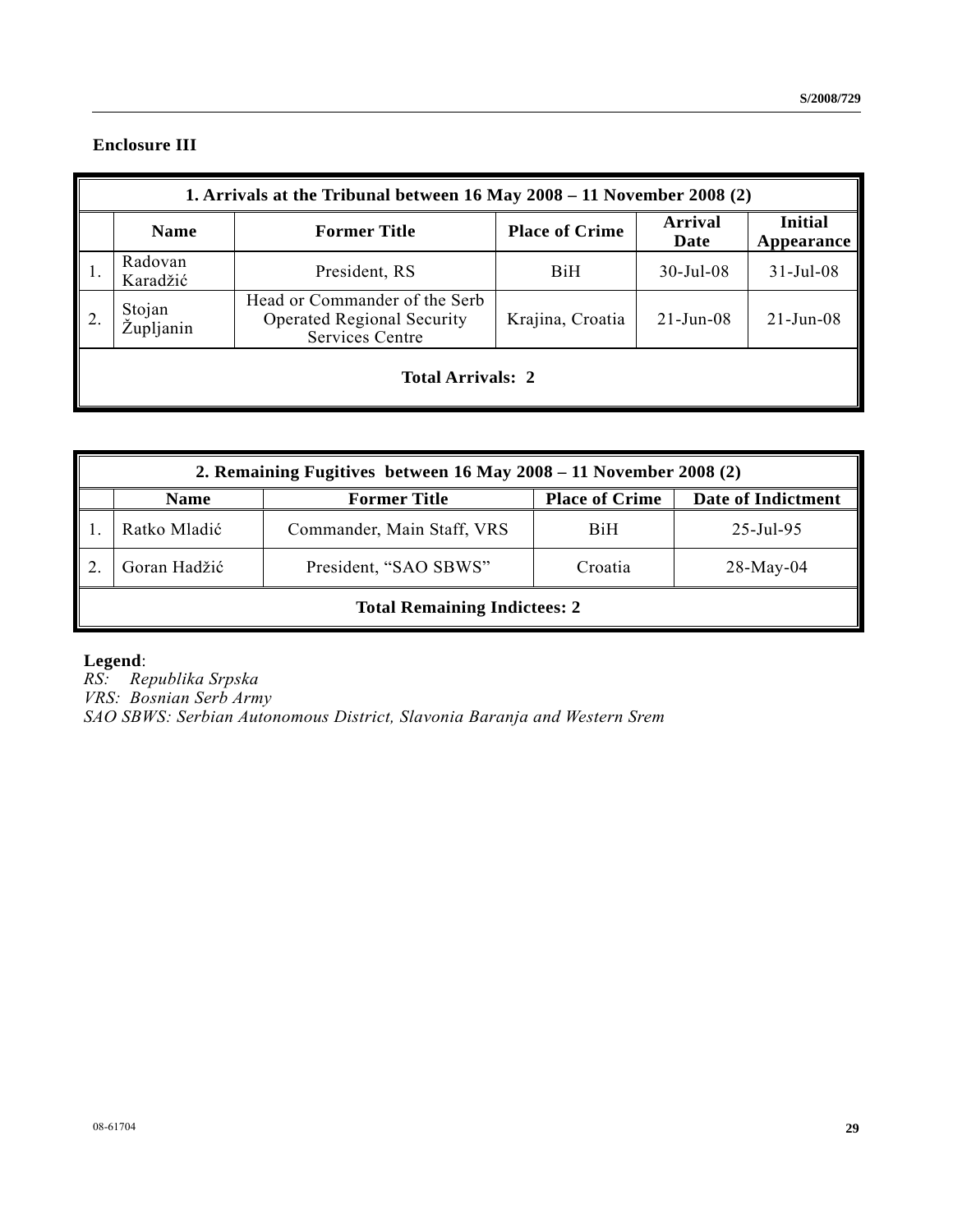# **Enclosure IV**

# **1. Accused Awaiting Trial for the Period 16 May 2008 – 11 November 2008 (5 accused, 4 cases)**

| Case             | <b>Name</b>        | <b>Former Title</b>                                                                                                            | <b>Initial</b><br>Appearance |
|------------------|--------------------|--------------------------------------------------------------------------------------------------------------------------------|------------------------------|
| 1.               | Zdravko Tolimir    | Assistant Commander for Intelligence and Security of the<br>Bosnian Serb Army                                                  | $04$ -Jun- $07$              |
| 2.               | Vlastimir Đorđević | Assistant Minister of the Serbian Ministry of Internal<br>Affairs (MUP), Chief of the Public Security Department<br>of the MUP | 19-Jun-07                    |
| 3                | Mićo Stanišić      | Minister, Internal Affairs, RS                                                                                                 | $17-Mar-05$                  |
|                  | Stojan Župljanin   | Head or Commander of the Serb Operated Regional<br><b>Security Services Centre</b>                                             | $21 - Jun-08$                |
| $\overline{4}$ . | Radovan Karadžić   | President, RS                                                                                                                  | $31 - Jul - 08$              |

## **Legend**:

*VJ: Armed Forces of the Federal Republic of Yugoslavia*

*RS: Republika Srpska*

*BiH: Bosnia and Herzegovina*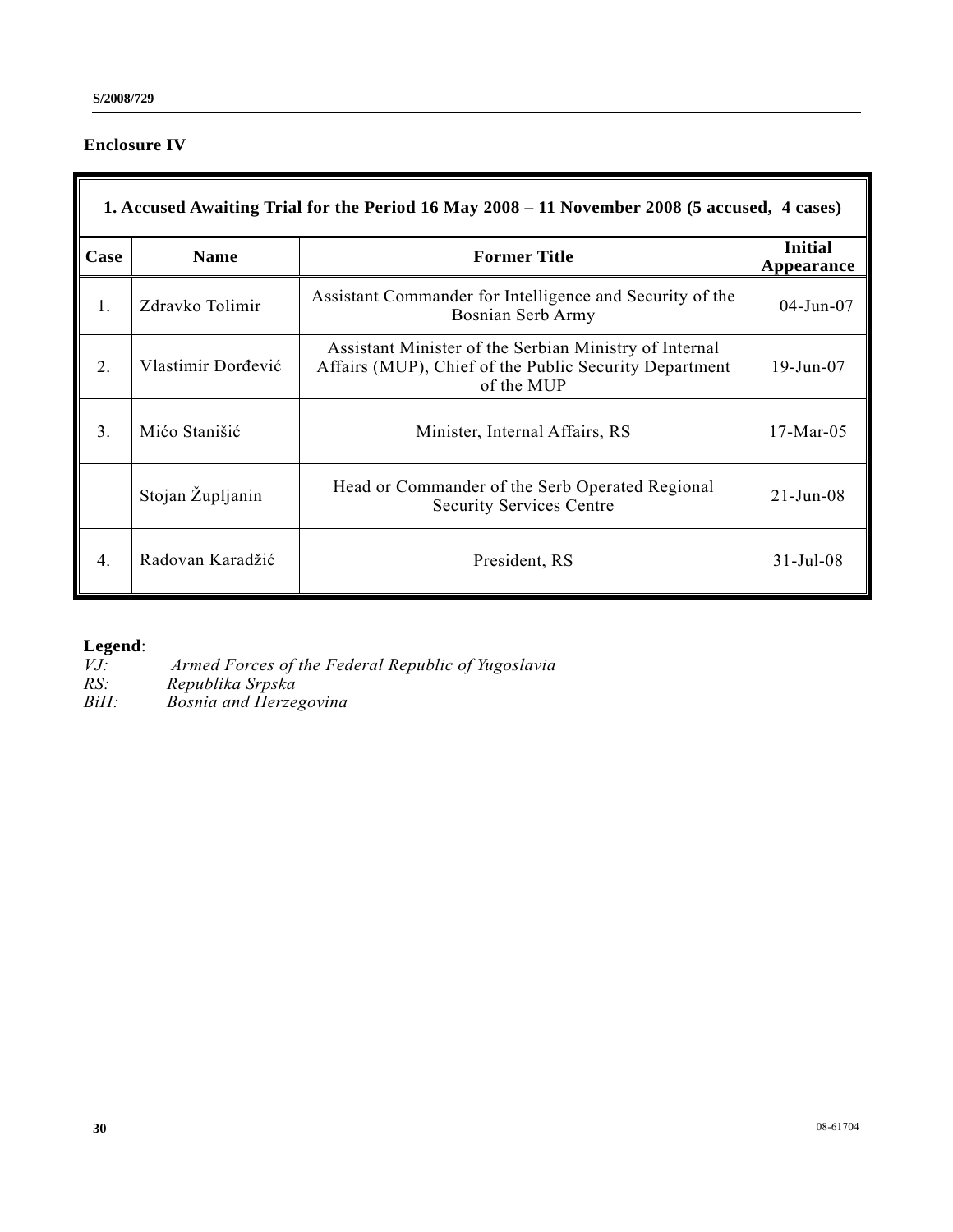## **Enclosure V**

|      | 1. Accused Awaiting Resumption of Trial: (2 accused, 1 case) |                                                                                                                                        |                              |  |  |
|------|--------------------------------------------------------------|----------------------------------------------------------------------------------------------------------------------------------------|------------------------------|--|--|
| Case | <b>Name</b>                                                  | <b>Former Title</b>                                                                                                                    | <b>Initial</b><br>Appearance |  |  |
|      | Franko Simatović                                             | Commander, Special Operations Unit, State Security<br>Services ("DB"), Republic of Serbia                                              | $2 - \text{Jun} - 03$        |  |  |
|      | Jovica Stanišić                                              | Head, State Security Services ("DB"), Republic of Serbia                                                                               | $12 - Jun-03$                |  |  |
|      |                                                              | Trial had commenced on 29 April 2008, however, pursuant to Appeals Chamber decision of 16 May<br>2008, the proceedings were adjourned. |                              |  |  |

**Legend**:

*DB: State Security Services*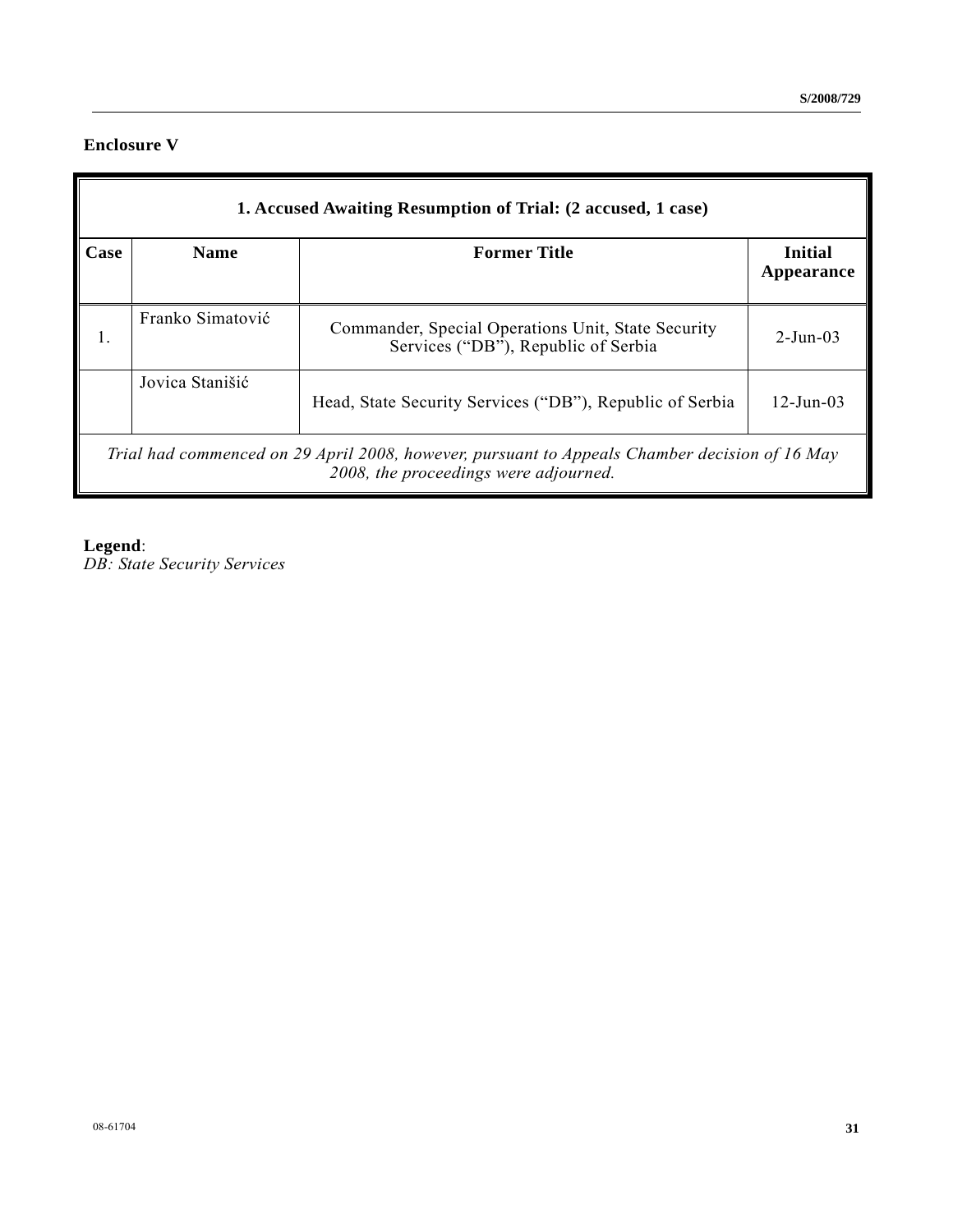





**S/2008/729**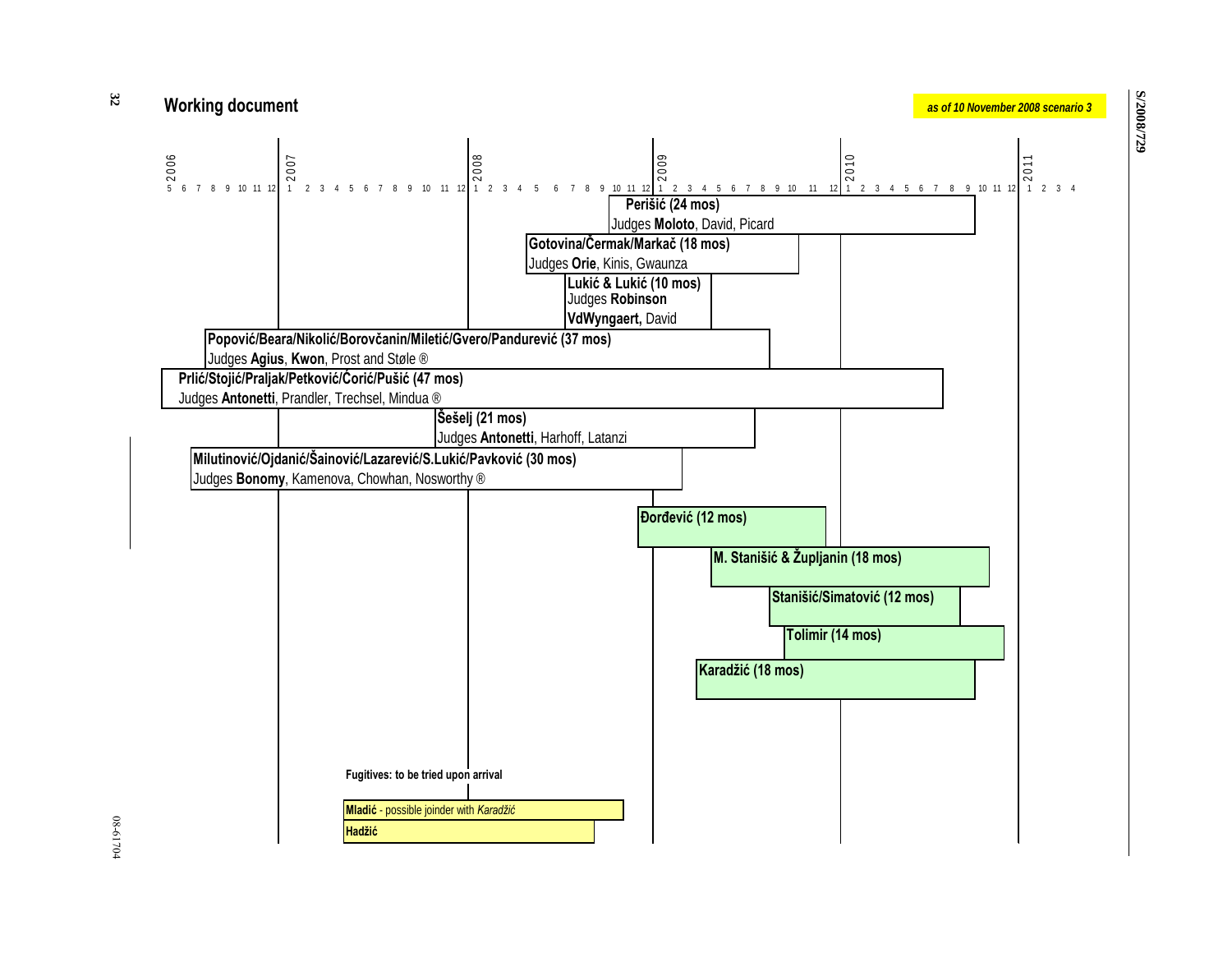

31 December 2008 English Original: English and French

 **Letter dated 21 November 2008 from the President of the International Tribunal for the Prosecution of Persons Responsible for Serious Violations of International Humanitarian Law Committed in the Territory of the Former Yugoslavia since 1991, addressed to the President of the Security Council** 

 **Addendum** 



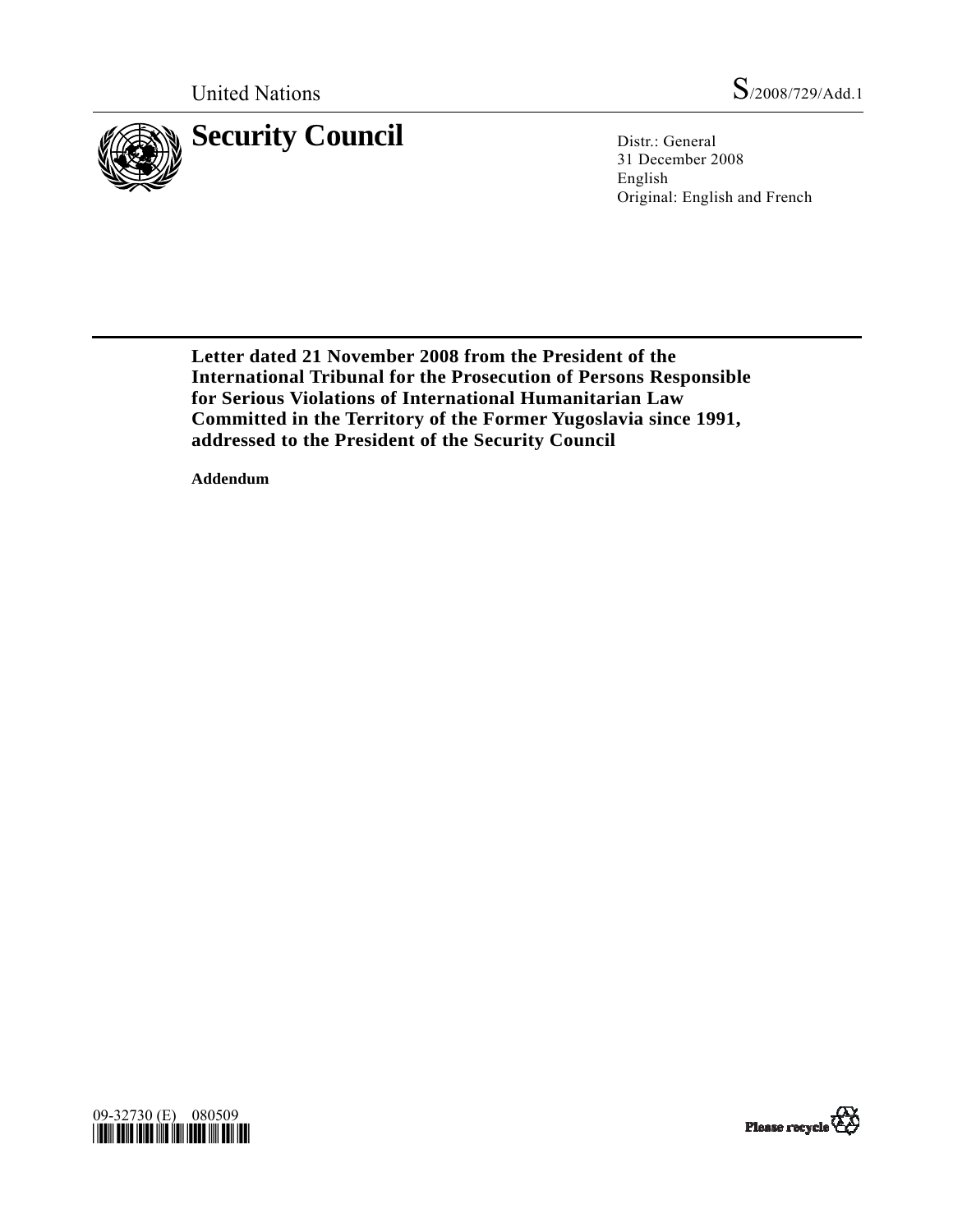# **Enclosure VI**

| <b>APPEALS COMPLETED FROM 15 MAY 2008<sup>1</sup></b>                   |                                                                                                                                                                                                                                                                                                                                                                                                                                                                                                                                                                                                                                                                                                                                                                                                  |                                                                                                                                                                                                                                                                                                                                                                                                                                                                                                                                                     |                                                                                                                                                                                                                                                                                                                                                                                                                                                                                                                                                                                                                                                                                                                                                                                         |                                                                                                                                                                                                                                                                                                                                                                                                             |
|-------------------------------------------------------------------------|--------------------------------------------------------------------------------------------------------------------------------------------------------------------------------------------------------------------------------------------------------------------------------------------------------------------------------------------------------------------------------------------------------------------------------------------------------------------------------------------------------------------------------------------------------------------------------------------------------------------------------------------------------------------------------------------------------------------------------------------------------------------------------------------------|-----------------------------------------------------------------------------------------------------------------------------------------------------------------------------------------------------------------------------------------------------------------------------------------------------------------------------------------------------------------------------------------------------------------------------------------------------------------------------------------------------------------------------------------------------|-----------------------------------------------------------------------------------------------------------------------------------------------------------------------------------------------------------------------------------------------------------------------------------------------------------------------------------------------------------------------------------------------------------------------------------------------------------------------------------------------------------------------------------------------------------------------------------------------------------------------------------------------------------------------------------------------------------------------------------------------------------------------------------------|-------------------------------------------------------------------------------------------------------------------------------------------------------------------------------------------------------------------------------------------------------------------------------------------------------------------------------------------------------------------------------------------------------------|
|                                                                         |                                                                                                                                                                                                                                                                                                                                                                                                                                                                                                                                                                                                                                                                                                                                                                                                  |                                                                                                                                                                                                                                                                                                                                                                                                                                                                                                                                                     | (with date of Filing and Decision) Updated to 11 November 2008                                                                                                                                                                                                                                                                                                                                                                                                                                                                                                                                                                                                                                                                                                                          |                                                                                                                                                                                                                                                                                                                                                                                                             |
|                                                                         |                                                                                                                                                                                                                                                                                                                                                                                                                                                                                                                                                                                                                                                                                                                                                                                                  |                                                                                                                                                                                                                                                                                                                                                                                                                                                                                                                                                     |                                                                                                                                                                                                                                                                                                                                                                                                                                                                                                                                                                                                                                                                                                                                                                                         |                                                                                                                                                                                                                                                                                                                                                                                                             |
| <b>ICTY</b><br>1.<br>2.<br>3.<br>4.<br>5.<br>6.<br>7.<br>8.<br>9.<br>1. | <b>INTERLOCUTORY</b><br>Popović et al. IT-05-88-AR65.4<br>Popović et al. IT-05-88-AR65.5<br>Popović et al. IT-05-88-AR65.6<br>Stanišić/Simatović IT-03-69-AR73.2<br>Stanišić IT-03-69-AR65.4<br>Prlić et al. IT-04-74-AR73.7<br>Popović et al. IT-05-88-AR65.7<br>Prlić et al. IT-04-74-AR73.8<br>Šešelj IT-03-67-AR77.2 Confidential<br>10. Petković IT-03-67-R77.1-AR65.1<br>11. Prlić et al. IT-04-74-AR65.10 Conf.<br>12. Popović et al. IT-05-88-AR73.4 Conf.<br>13. Prlić et al. IT-04-74-AR73.9<br>14. Prlić et al. IT-04-74-AR73.10<br>15. Prlić et al. IT-04-74-AR73.11<br>16. Šešelj IT-03-67-AR73.8<br>17. Perišić IT-04-81-AR108bis.1<br>18. Popović et al. IT-05-88-AR73.5<br>19. Lukić IT-98-32/1-AR73.1<br>20. Milutinović IT-05-87-AR65.6 Conf.<br>Bicamumpaka ICTR-99-50-AR73.7 | $10/04/08 -$<br>15/05/08<br>$10/04/08 -$<br>15/05/08<br>$10/04/08$ -<br>15/05/08<br>23/04/08-<br>16/05/08<br>27/05/08-<br>26/06/08<br>$02/05/08 -$<br>01/07/08<br>$04/06/08 -$<br>01/07/08<br>$05/06/08 -$<br>18/07/08<br>26/06/08-<br>25/07/08<br>$08/07/08 -$<br>25/07/08<br>18/07/08-<br>28/07/08<br>$21/05/08 -$<br>18/08/08<br>17/06/08-<br>04/09/08<br>$08/07/08 -$<br>05/09/08<br>30/07/08-11/09/08<br>$02/09/08 -$<br>16/09/08<br>$10/07/08$ -<br>24/09/08<br>$04/06/08$ -<br>24/09/08<br>$03/09/08$ -<br>16/10/08<br>29/09/08-<br>23/10/08 | <b>FROM JUDGEMENT</b><br><b>ICTY</b><br>1. Orić IT-03-68-A<br>2. Strugar IT-01-42-A<br>3. Martić IT-95-11-A<br><b>ICTR</b><br>1. Muvunyi ICTR-00-55A-A<br><b>OTHER</b><br><b>ICTY</b><br>1. Tolimir IT-05-88/2-AR73.1<br><b>ICTR</b><br>1. Ngeze ICTR-99-52-52-R<br>2. Ngeze ICTR-99-52-52-R<br>3. Niyitegeka ICTR-96-14-R<br>4. Ngeze ICTR-99-52-A<br>5. Nyitegeka ICTR-96-14-R<br>6. Barayagwiza ICTR-99-52-R<br>7. Ntagerura ICTR-99-46-AR28<br>8. Ndindabahizi - ICTR-01-71-<br>R75<br>9. Muvunyi ICTR-00-55A-R<br>10. Barayagwiza - ICTR-99-<br>$52A-R$<br>11. Niyitegeka/Nzirorera - ICTR-<br>96-14-R75<br>12. Ngeze ICTR-99-52-A<br><b>REFERRAL</b><br><b>ICTR</b><br>1. Munyakazi ICTR-97-36-<br>R11bis<br>2. Kanyarukiga ICTR-02-78-<br>R11bis<br><b>REVIEW</b><br><b>ICTY</b> | 31/07/06-03/07/08<br>07/06/07-17/07/08<br>12/07/08-08/10/08<br>14/12/07-28/08/08<br>10/06/08-18/06/08<br>02/05/08-15/05/08<br>21/05/08-16/06/08<br>07/04/08-20/06/08<br>17/06/08-23/07/08<br>02/07/08-28/07/08<br>14/04/08-09/09/08<br>13/06/08-11/09/08<br>10/07/08-23/09/08<br>16/09/08-25/09/08<br>15/09/08-02/10/08<br>02/07/08-23/10/08<br>08/08/08-29/10/08<br>12/06/08-09/10/08<br>23/06/08-30/10/08 |
|                                                                         |                                                                                                                                                                                                                                                                                                                                                                                                                                                                                                                                                                                                                                                                                                                                                                                                  | 28/03/08-<br>22/05/08                                                                                                                                                                                                                                                                                                                                                                                                                                                                                                                               | 1. Blagojević IT-02-60-R                                                                                                                                                                                                                                                                                                                                                                                                                                                                                                                                                                                                                                                                                                                                                                | 06/05/08-15/07/08                                                                                                                                                                                                                                                                                                                                                                                           |
|                                                                         |                                                                                                                                                                                                                                                                                                                                                                                                                                                                                                                                                                                                                                                                                                                                                                                                  |                                                                                                                                                                                                                                                                                                                                                                                                                                                                                                                                                     |                                                                                                                                                                                                                                                                                                                                                                                                                                                                                                                                                                                                                                                                                                                                                                                         |                                                                                                                                                                                                                                                                                                                                                                                                             |
|                                                                         |                                                                                                                                                                                                                                                                                                                                                                                                                                                                                                                                                                                                                                                                                                                                                                                                  |                                                                                                                                                                                                                                                                                                                                                                                                                                                                                                                                                     | <b>CONTEMPT</b>                                                                                                                                                                                                                                                                                                                                                                                                                                                                                                                                                                                                                                                                                                                                                                         |                                                                                                                                                                                                                                                                                                                                                                                                             |
|                                                                         |                                                                                                                                                                                                                                                                                                                                                                                                                                                                                                                                                                                                                                                                                                                                                                                                  |                                                                                                                                                                                                                                                                                                                                                                                                                                                                                                                                                     | <b>ICTY</b><br>1. Haxhiu IT-04-84-R77.5-A                                                                                                                                                                                                                                                                                                                                                                                                                                                                                                                                                                                                                                                                                                                                               | 19/08/08-04/09/08                                                                                                                                                                                                                                                                                                                                                                                           |

# **1 Total number of Appeals Completed from 15 May 2008 = 42**

Interlocutory Appeals =  $21$  Contempt = 1 Referral =  $2$ Appeals from Judgement = 4 Review = 1 Other = 13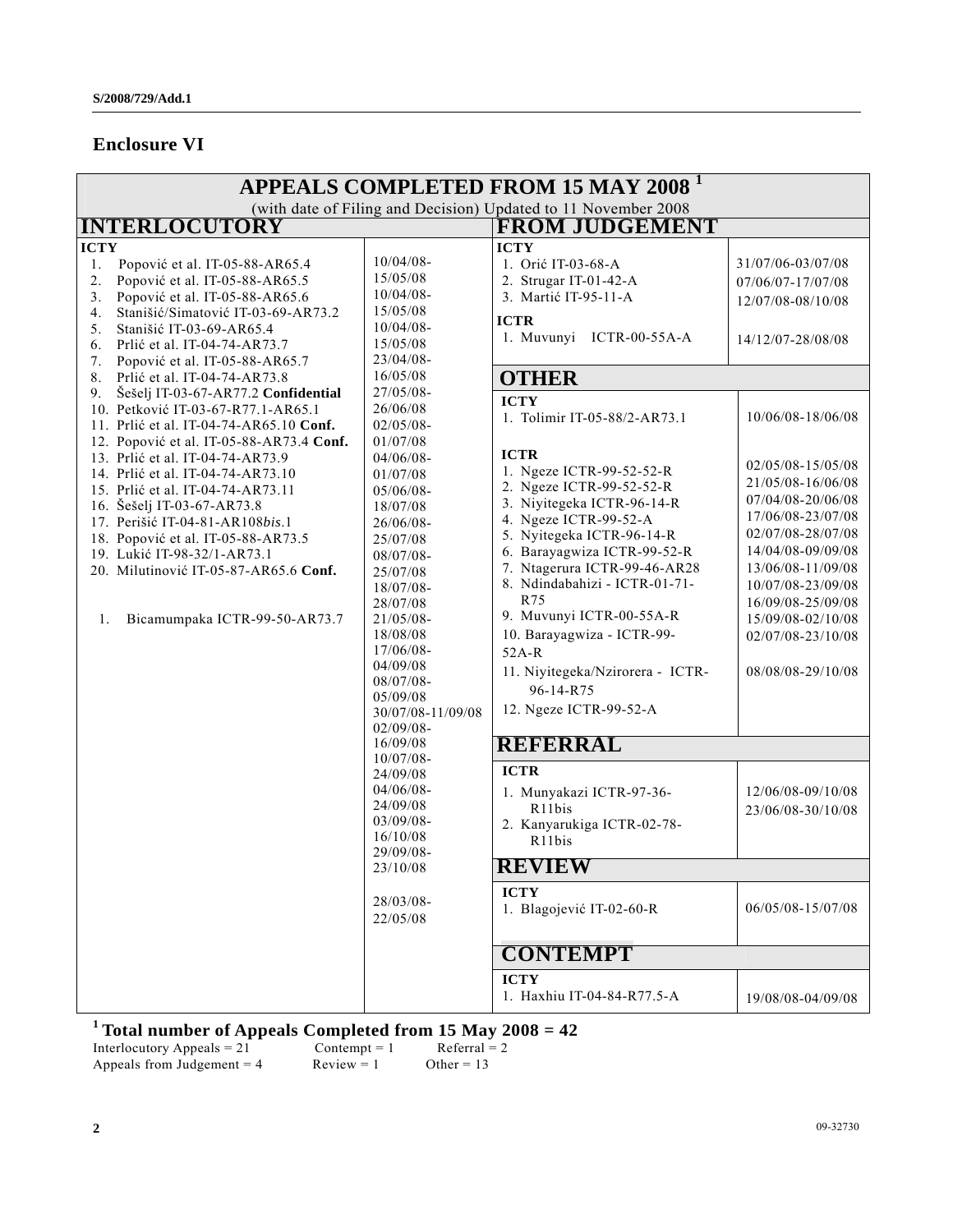# **Enclosure VII**

| <b>APPEALS PENDING AS OF 15 NOVEMBER 2008<sup>2</sup></b> |                                                                                                                                                                                                             |  |  |
|-----------------------------------------------------------|-------------------------------------------------------------------------------------------------------------------------------------------------------------------------------------------------------------|--|--|
|                                                           | (with date of filing) Updated to 11 November 2008                                                                                                                                                           |  |  |
| <b>INTERLOCUTORY</b>                                      | <b>FROM JUDGEMENT</b>                                                                                                                                                                                       |  |  |
| <b>ICTY</b>                                               | <b>ICTY</b><br>25/10/06<br>Krajišnik IT-00-39-A<br>1.<br>29/10/07<br>Mrkšić IT-95-13/1-A<br>2 <sub>1</sub>                                                                                                  |  |  |
| <b>ICTR</b>                                               | 31/12/07<br>D. Milošević IT-98-29/1-A<br>3 <sub>1</sub><br>01/05/08<br>4. Haradinaj et al. IT-04-84-A<br>22/07/08<br>Boškoski/Tar~ulovski IT-04-82-A<br>5 <sub>1</sub><br>14/10/08<br>Delić IT-04-83-A<br>6 |  |  |
|                                                           | <b>ICTR</b><br>14/12/07<br>1. Karera ICTR-01-74-A                                                                                                                                                           |  |  |
|                                                           | <b>OTHER</b>                                                                                                                                                                                                |  |  |
|                                                           | <b>ICTR</b><br>19/09/08<br>1. Ntagerura ICTR-99-46-AR28<br>2. Rutaganda ICTR-96-3-R<br>06/10/08                                                                                                             |  |  |
|                                                           | <b>REFERRAL</b>                                                                                                                                                                                             |  |  |
|                                                           | <b>ICTR</b><br>30/06/08<br>1. Hategikimana ICTR-00-55B-R11bis                                                                                                                                               |  |  |
|                                                           | <b>REVIEW</b>                                                                                                                                                                                               |  |  |
|                                                           | <b>ICTY</b><br>01/07/08<br>Naletilić IT-98-34-R<br>$1_{-}$                                                                                                                                                  |  |  |
|                                                           | <b>CONTEMPT</b>                                                                                                                                                                                             |  |  |
|                                                           |                                                                                                                                                                                                             |  |  |

# **2 Total number of Appeals pending = 11**

Interlocutory Appeals =  $0$  Contempt =  $0$  Referral = 1 Appeals from Judgement =  $7$  Review =  $1$  Other =  $2$